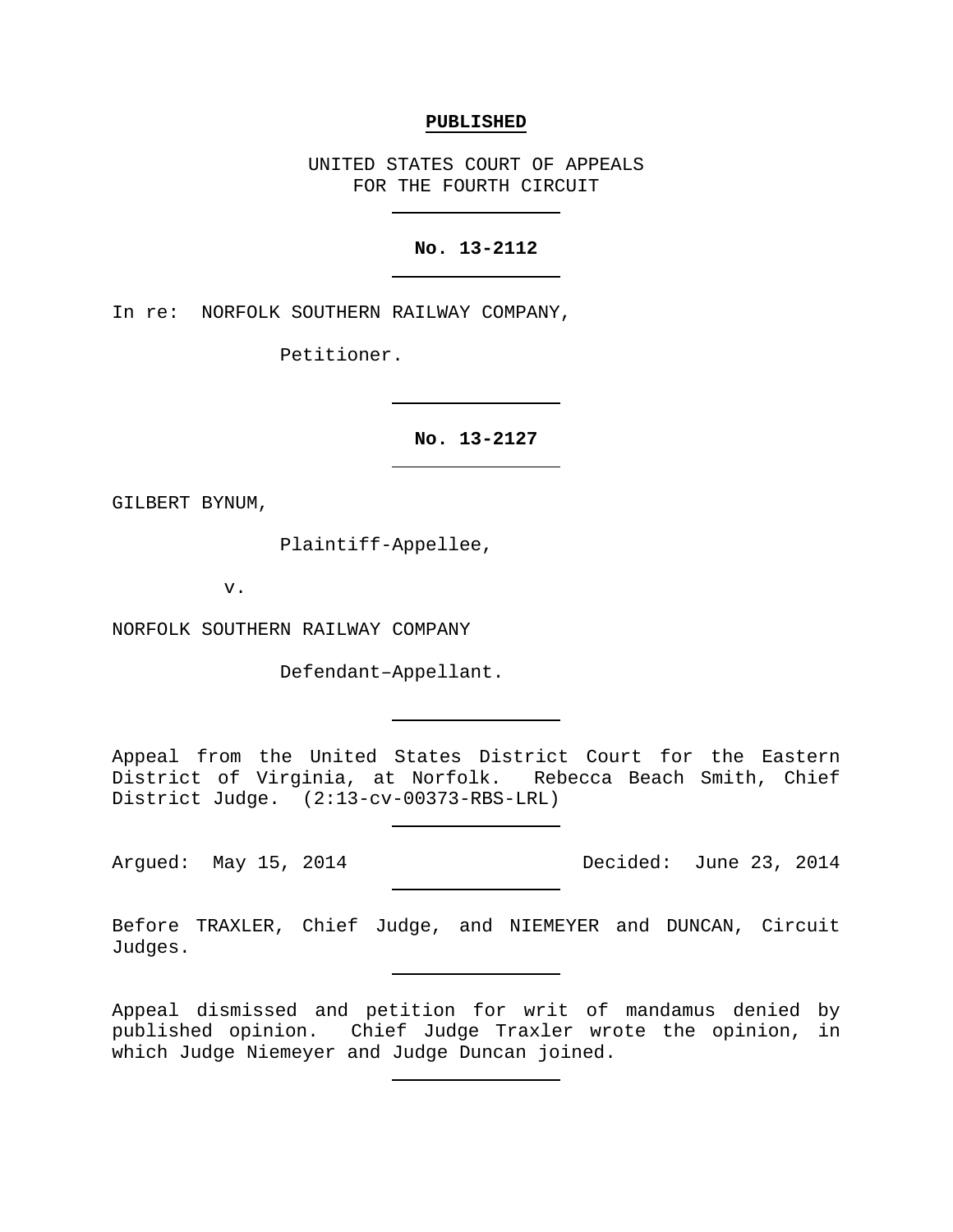**ARGUED:** Jonathan Henry Walker, MASON, MASON, WALKER & HEDRICK, PC, Newport News, Virginia, for Appellant. William D. Breit, SERIOUS INJURY LAW CENTER PLLC, Virginia Beach, Virginia, for Appellee. **ON BRIEF:** Christopher R. Hedrick, MASON, MASON, WALKER & HEDRICK, PC, Newport News, Virginia; Danielle M. Kruer, Daniel R. Warman, VENTKER & WARMAN, PLLC, Norfolk, Virginia, for Appellant.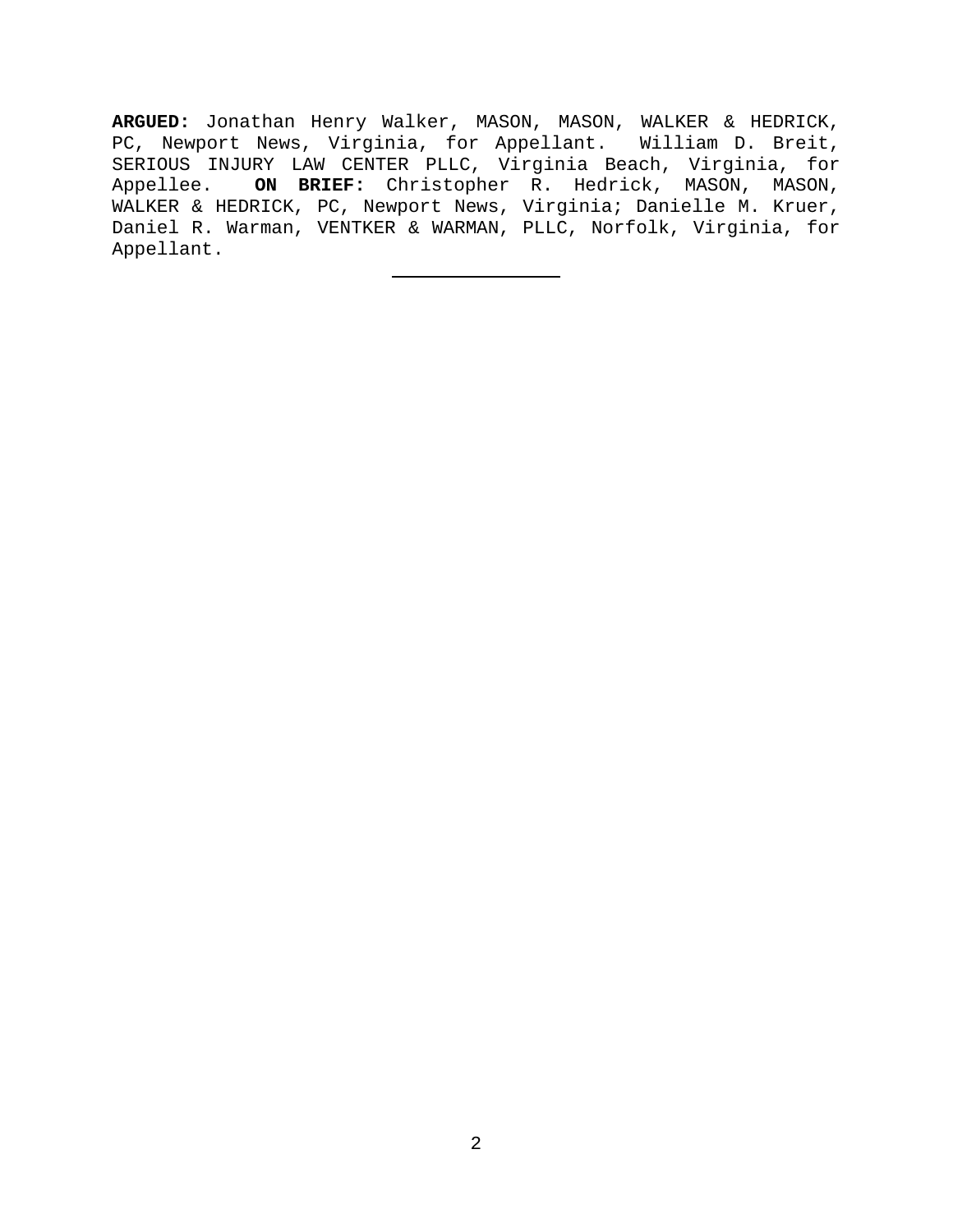TRAXLER, Chief Judge:

Norfolk Southern Railway Company ("Norfolk Southern") appeals a district court order remanding to state court a claim brought against it pursuant to the Federal Employers' Liability Act ("FELA"), 45 U.S.C. § § 51-60. Norfolk also petitions for a writ of mandamus vacating the district court's order and either dismissing the case or, alternatively, remanding to the district court to address the merits of its federal defense to the FELA claim. We conclude that we lack jurisdiction to review the district court's order on appeal and therefore dismiss the appeal. We also deny mandamus relief.

### I.

Gilbert Bynum was employed by Norfolk Southern as a control operator and brakeman at Lamberts Point Coal Terminal. The terminal, which was created for the purpose of loading coal from railroad cars onto ocean-bound vessels, was located on the Elizabeth River in Norfolk, Virginia. It was Bynum's job to release the brakes of loaded coal cars so that the cars would roll downhill into a rotary dumper, which would in turn "rotate the coal car 180 degrees and dump the coal onto conveyors, which move the coal onto [the pier] for deposit into the holds of coal ships." J.A. 43. On November 22, 2010, Bynum was injured when, while walking to recover a radio transmitter, "he tripped and fell on coal dust and debris that had been allowed to accumulate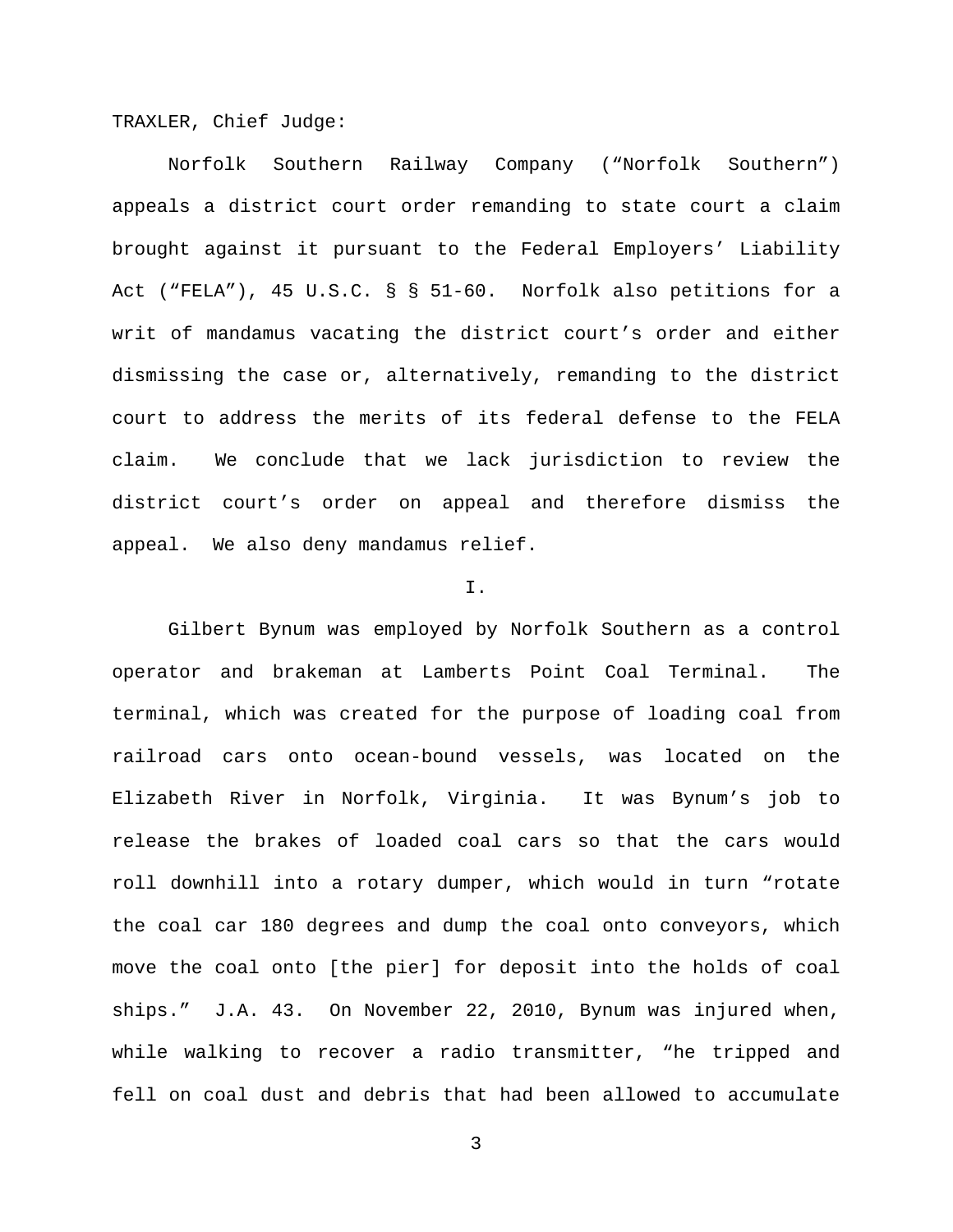between and aside the railroad tracks." J.A. 10. Bynum subsequently applied for, and was awarded, federal workers' compensation benefits under the Longshore and Harbor Workers' Compensation Act ("LHWCA"), 33 U.S.C. §§ 901-950.

Bynum later filed suit in state court on May 29, 2013, under FELA, which, as is relevant here, provides railway employees with the right to recovery for injury or death caused in whole or in part by the negligence of the railroad's officers, agents, or employees. $^1$  $^1$  See 45 U.S.C. § 51; <u>see</u> Hernandez v. Trawler Miss Vertie Mae, Inc., 187 F.3d 432, 436 (4th Cir. 1999). Bynum alleged negligence on the part of Norfolk Southern and sought \$30 million in damages.

On July 3, 2013, Norfolk Southern filed a notice of removal to federal court, arguing that Bynum had applied for and received benefits under the LHWCA, that the LHWCA in fact covered his injury, and that the LHWCA barred any recovery under FELA. See Chesapeake & Ohio Ry. Co. v. Schwalb, 493 U.S. 40, 42 (1989). The Railroad contended that whether Bynum's injury was covered by the LHWCA was "'exclusively a federal question which Congress never intended for state courts to resolve.'" J.A. 6 (quoting Shives v. CSX Transp., Inc., 151 F.3d 164, 167

<span id="page-3-0"></span> $1$  FELA provides for concurrent federal and state jurisdiction over FELA claims. See 45 U.S.C. § 56.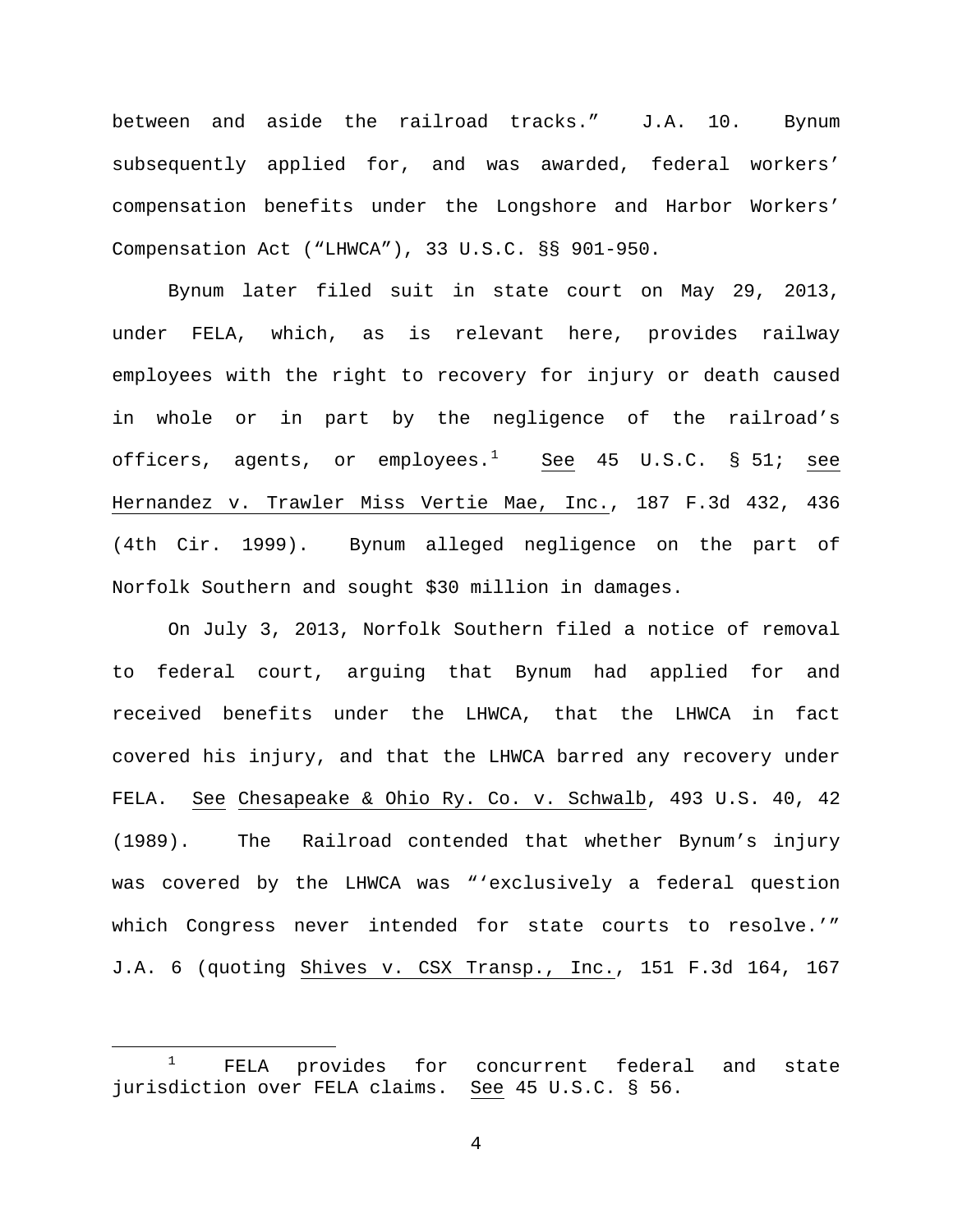(4th Cir. 1998)). On this basis, Norfolk Southern maintained that removal was proper under 28 U.S.C. §§ 1441 and 1446.

On July 15, 2013, Bynum moved to remand the matter to state court. Bynum cited 33 U.S.C. §§ 919 and 921, which provide that LHWCA claims are adjudicated in the first instance by the Department of Labor ("DOL"), with appeals considered by the Benefits Review Board, and appeals from those decisions considered by the United States Courts of Appeals. Bynum alleged that the district court lacked "jurisdiction to determine coverage under the LHWCA because Congress has specifically eliminated the jurisdiction of the federal district court concerning the LHWCA." J.A. 18. Bynum's motion also asserted that his "claim is not removable pursuant to 28 U.S.C. § 1445(a)" − which bars removal of FELA claims brought in state  $count^2$  $count^2$  - "and [that] it is not removable under 28 U.S.C. § 1441 or  $\S$  1446."<sup>[3](#page-4-1)</sup> J.A. 18.

<span id="page-4-0"></span> $2^2$  Section 1445(a) provides that "[a] civil action in any State court against a railroad or its receivers or trustees, arising under sections 1-4 and 5-10 of the Act of April 22, 1908 (45 U.S.C. §§ 51-54, 55-60) may not be removed to any district court of the United States."

 $3$  As is relevant here, 28 U.S.C. § 1441(a) provides that

<span id="page-4-1"></span><sup>[</sup>e]xcept as otherwise expressly provided by Act of Congress, any civil action brought in a State court of which the district courts of the United States have original jurisdiction, may be removed by the defendant or the defendants, to the district court of the United (Continued)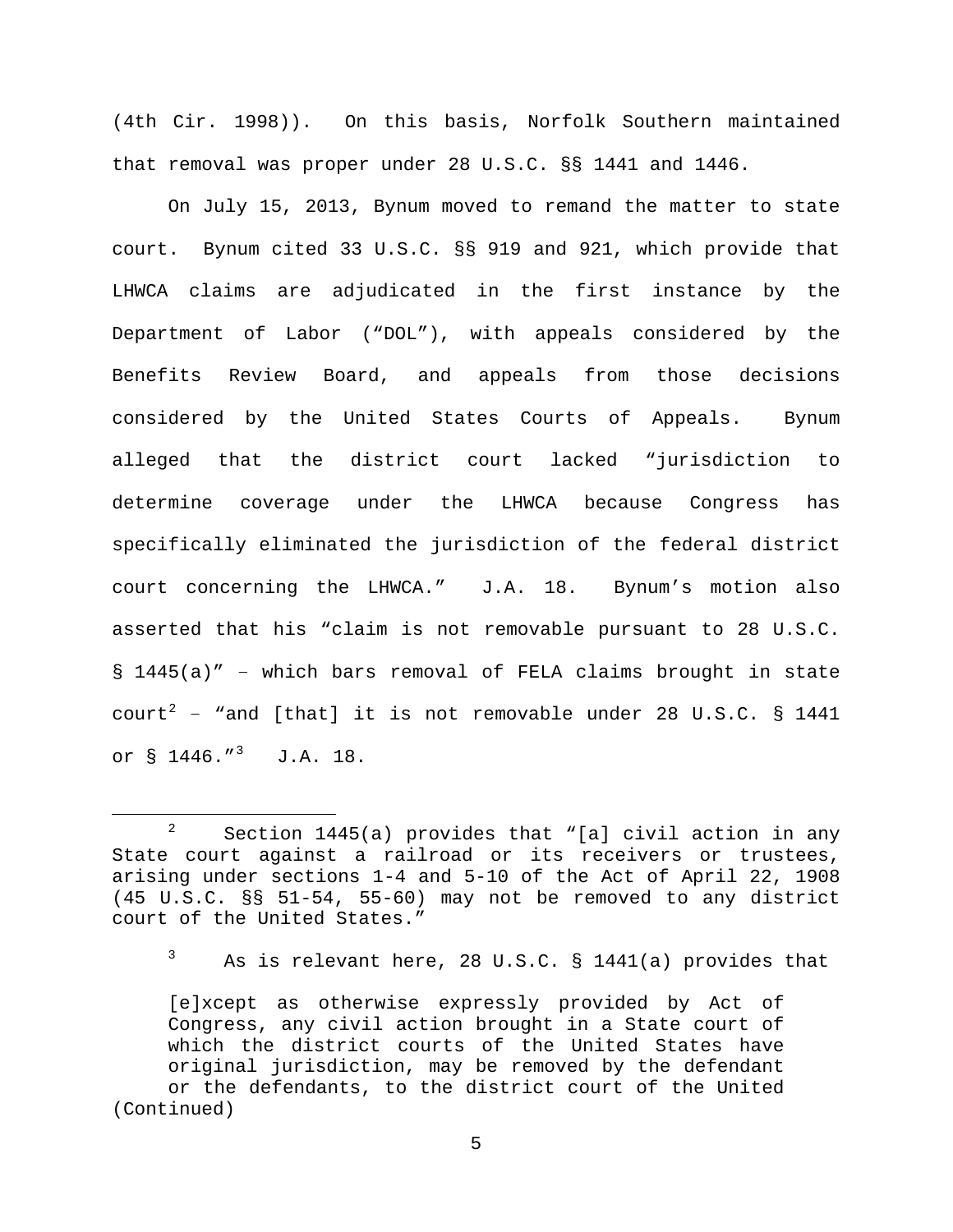That same day, July 15, 2013, Norfolk Southern filed a motion in federal district court to dismiss Bynum's complaint, arguing that, although his claim was filed under FELA, his injury actually fell within the scope of the LHWCA's coverage and the LHWCA therefore provided the exclusive remedy for his injury. See 33 U.S.C. § 905(a). On that basis, Norfolk Southern maintained that Bynum's claim should have been filed with the DOL, see 33 U.S.C. § 919, and that both the district court and the state court lacked jurisdiction over the claim.

On July 18, 2013, Bynum filed a response to Norfolk Southern's motion to dismiss. He noted that he did "not concede that the exclusivity provisions of the LHWCA apply in this case." J.A. 55. He argued that 33 U.S.C. § 905(a), applying to suits against employers, would not bar a negligence claim under § 905(b) against a vessel owner in his capacity as owner rather than employer. He also maintained that "[t]he courts have not decided whether a railroad worker may sue his employer under 33 U.S.C. § 905(a) in its railroad capacity, where as in this case, the defendant admits Bynum was retrieving a radio transmitter at the time of his injury." J.A. 55. Bynum noted that his remand

States for the district and division embracing the place where such action is pending.

Ĩ.

28 U.S.C. § 1441(a). Section 1446 outlines the applicable procedure for removal of civil actions.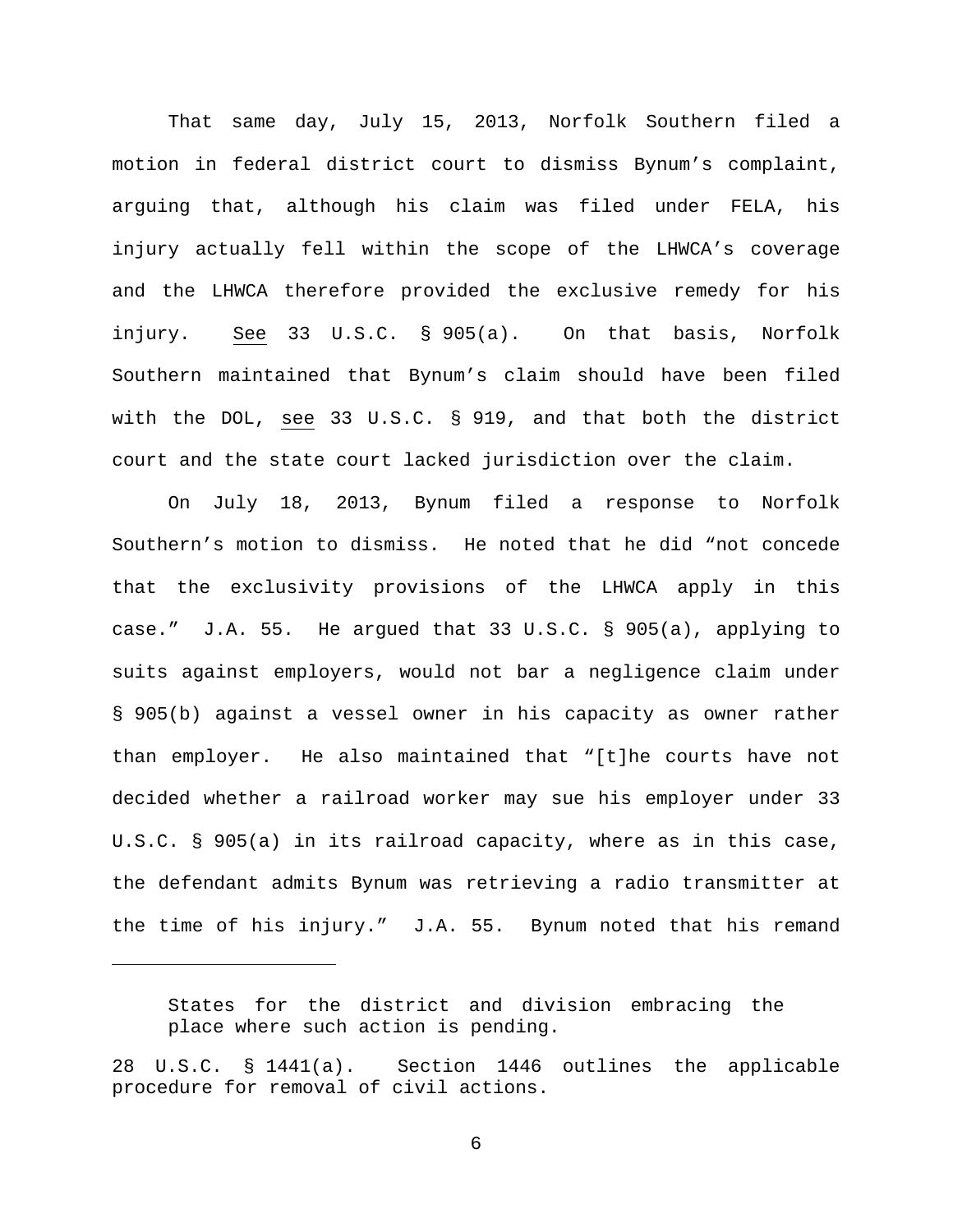motion remained pending and that the state court would have jurisdiction to resolve the question of whether the exclusivity provisions of the LHWCA barred his FELA claim.

On July 24, 2013, Norfolk Southern responded to Bynum's motion to remand. Conceding that "§ 1445(a) prevents removal of an FELA action filed in state court," Norfolk Southern nonetheless contended that it had "not removed this case to litigate Bynum's FELA claim, but to determine whether that claim is barred" by virtue of the fact that Bynum's injury fell within the scope of LHWCA's coverage. J.A. 59. Norfolk Southern argued that Bynum's injury was covered by the LHWCA under the facts of this case and that the LHWCA therefore provided the exclusive remedy.

The district court granted Bynum's remand motion and denied as moot Norfolk Southern's motion to dismiss. The court noted that 28 U.S.C. § 1441(a) allows removal of any civil action that was brought in state court but which the district court had jurisdiction over "'[e]xcept as otherwise expressly provided by Act of Congress.'" J.A. 90 (emphasis in original). Recognizing that "[s]ection 1445(a) prohibits the removal of a civil action arising under FELA[] which is filed in state court against a railroad," the district court concluded that Bynum's FELA "claim must be remanded to state court." J.A. 90.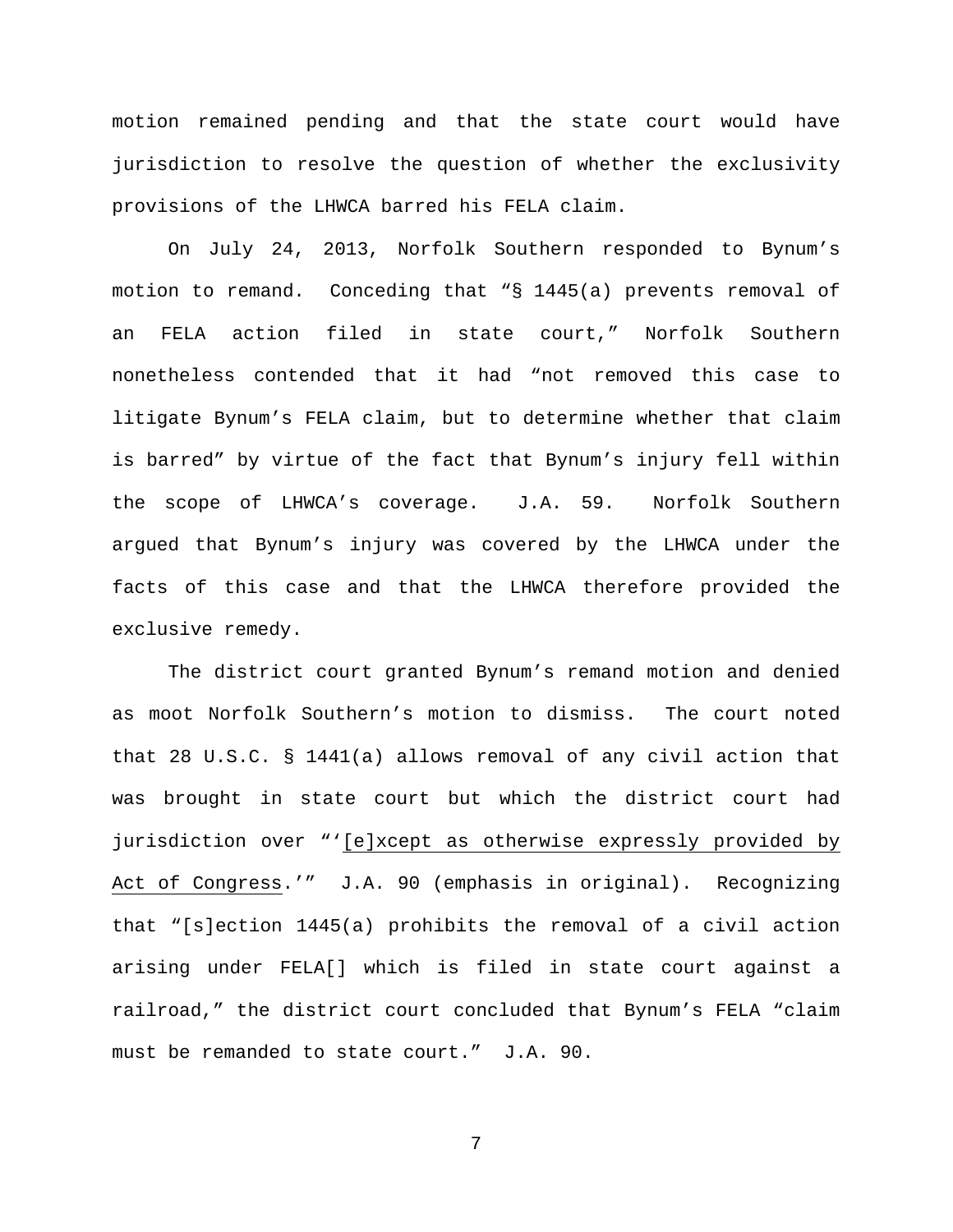The district court acknowledged Norfolk Southern's argument that because Bynum "has already received LHWCA benefits, the exclusivity provisions of the LHWCA bar further recovery under FELA." J.A. 91. However, the district court did not determine whether Bynum's injury actually fell within the scope of LHWCA's coverage or whether the LHWCA otherwise barred recovery under FELA. Rather, the district court concluded that the mere facts that Bynum brought his action in state court, that he asserted a claim under FELA (and that he timely moved to remand his action to state court once Norfolk Southern filed a notice of removal) were sufficient to trigger the  $\S$  1445(a) removal bar. The court therefore remanded Bynum's claim to state court without considering the merits of Norfolk Southern's motion to dismiss.

Norfolk Southern timely appealed to us, and it also filed a petition for a writ of mandamus requesting us to vacate the district court's order and either dismiss the case or alternatively remand to the district court to address the merits of its federal defense to the FELA claim. We agreed to consider the mandamus petition together with the related appeal, and thus the two cases were consolidated. Bynum subsequently moved to dismiss the appeal as barred by 28 U.S.C. § 1447(d) and to have the mandamus petition denied for the same reason.

II.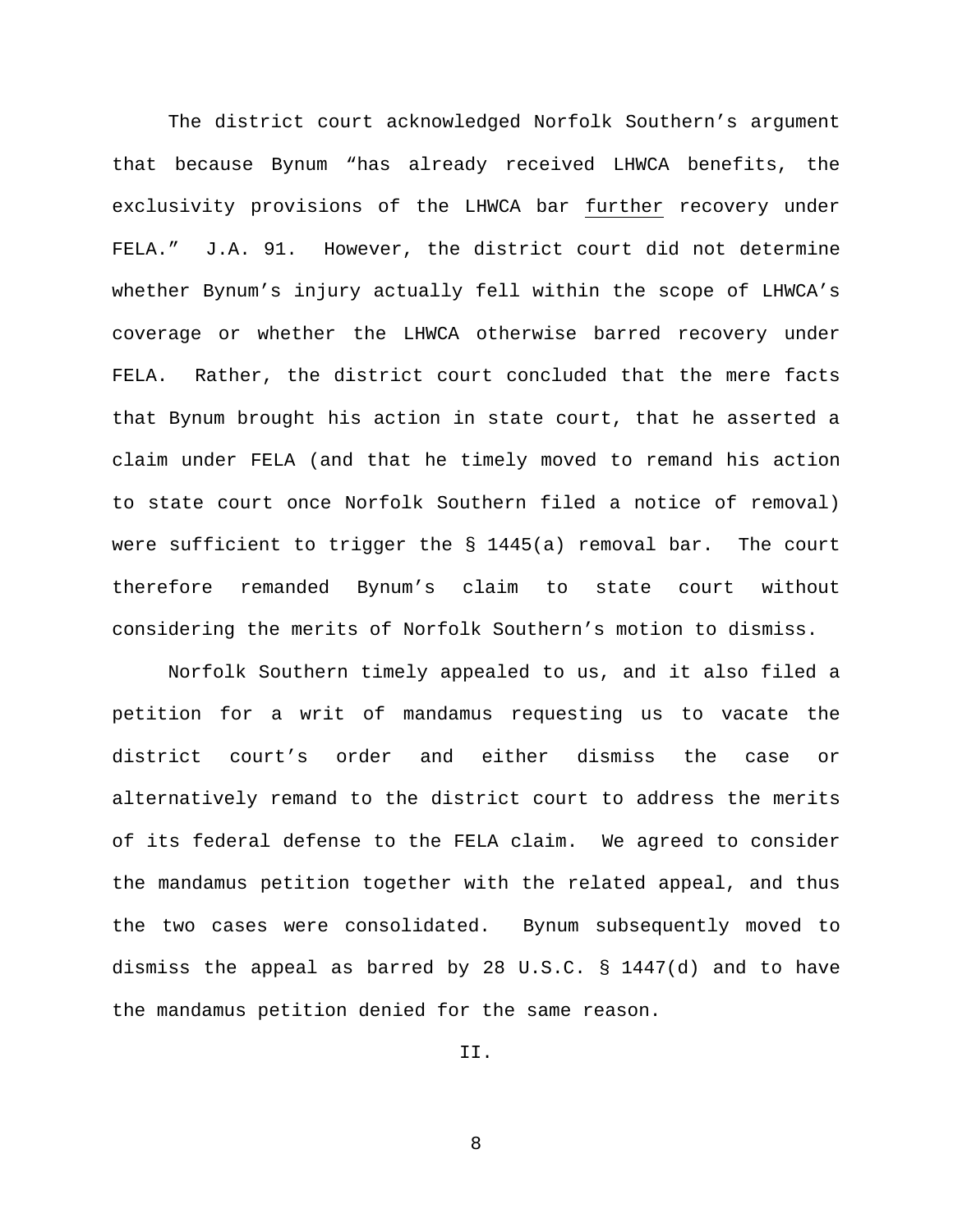We first address the question of whether we are authorized to review the merits of the district court's remand order. We conclude that we are not.

# A. Applicable Legal Principles

The removal statute prohibits appellate review of district courts' orders "remanding a case to the State court from which it was removed." 28 U.S.C. § 1447(d). The statute serves to "neutralize 'prolonged litigation on threshold nonmeritorious questions.'" Barlow v. Colgate Palmolive Co., 2014 WL 1689002, at \*4 (4th Cir. 2014) (quoting Powerex Corp. v. Reliant Energy Servs., Inc., 551 U.S. 224, 237 (2007)). We have explained that this policy is so strong that § 1447(d) bars our review "even if the remand order is manifestly, inarguably erroneous." Lisenby v. Lear, 674 F.3d 259, 261 (4th Cir. 2012) (internal quotation marks omitted).

Nevertheless, § 1447(d)'s prohibition on appellate review has itself been limited, first in Thermtron Products, Inc. v. Hermansdorfer, 423 U.S. 336, 346 (1976). In that case, the Supreme Court held that § 1447(d) only restricts appellate review of remand orders that are "based on grounds in  $\S$  1447(c)" and that "invoked the grounds specified therein." E.D. ex rel. Darcy v. Pfizer, Inc., 722 F.3d 574, 579 (4th Cir. 2013) (alteration and internal quotation marks omitted). Section 1447(c) provides in relevant part that "[a] motion to remand the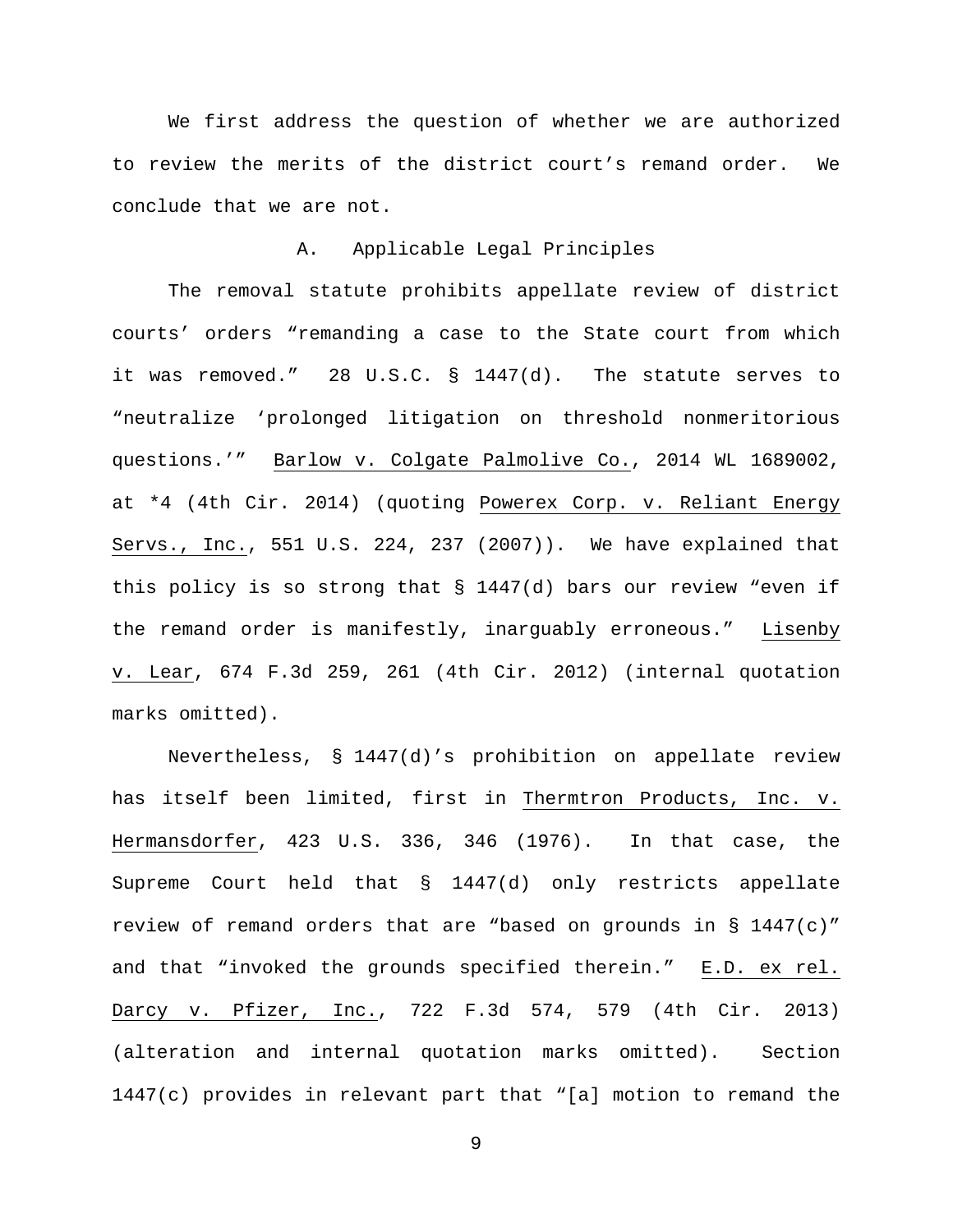case on the basis of any defect other than lack of subject matter jurisdiction must be made within 30 days after the filing of the notice of removal under section 1446(a)." Thus, § 1447(c) allows a district court to remand "based on: (1) a district court's lack of subject matter jurisdiction or (2) a defect in removal 'other than lack of subject matter jurisdiction' that was raised by the motion of a party within 30 days after the notice of removal was filed." Ellenburg v. Spartan Motors Chassis, Inc., 519 F.3d 192, 196 (4th Cir. 2008) (quoting 28 U.S.C. §  $1447(c)$ ). And, § 1447(d) generally bars our review of a remand that is ordered on one of these bases. See id.

The § 1447(d) prohibition on appellate review was further limited by this court in Borneman v. United States, 213 F.3d 819, 826 (4th Cir. 2000), wherein we held that district courts did not have authority to remand on a basis generally authorized by § 1447(c) when a more specific statute would prohibit remand. In such a case, § 1447(d) does not bar our review. See id.

Finally, even when § 1447(d) prohibits our review of a remand order itself, the severability exception fashioned by the Supreme Court in City of Waco v. U.S. Fidelity & Guaranty Co., 293 U.S. 140 (1934), can authorize our review of issues collateral to the remand order. See Palmer v. City Nat. Bank of W. Va., 498 F.3d 236, 240 (4th Cir. 2007). However, we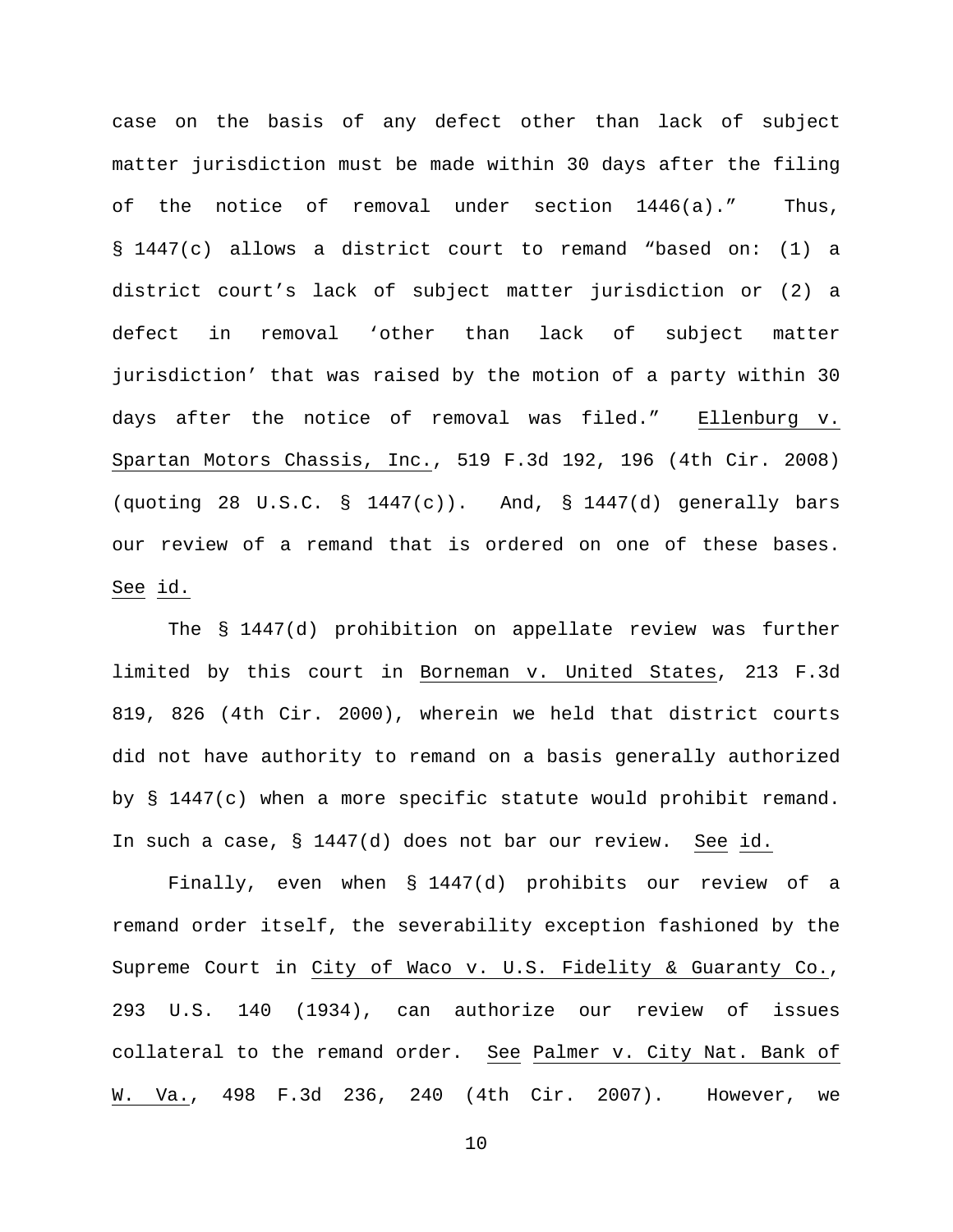"restrict[] the applicability of the Waco exception to purportedly reviewable orders that (1) have a preclusive effect upon the parties in subsequent proceedings and (2) are severable, both logically and factually, from the remand order." Id. The exception does not allow reversal of the remand order itself. See Powerex Corp., 551 U.S. at 236.

Two of our decisions, Shives v. CSX Transportation, Inc., 151 F.3d 164 (4th Cir. 1998), and In re Blackwater Security Consulting, LLC, 460 F.3d 576 (4th Cir. 2006), figure prominently in our analysis of § 1447(d), and we therefore begin by discussing them in some detail.

# B. Shives

In Shives, a railroad employee injured in a work-related accident ("Shives") filed a negligence suit against his employer in state court under FELA and also filed a protective claim with the DOL under the LHWCA. See Shives, 151 F.3d at 166. Contending that Shives was engaged in maritime employment and therefore entitled only to workers compensation under the LHWCA, the employer removed the case to federal district court and moved to dismiss the case to allow Shives's administrative claim to proceed before the DOL. See id. Shives moved to remand the case to state court, arguing that he was not engaged in maritime employment and thus had the right to litigate his negligence claim in state court under FELA. See id. The district court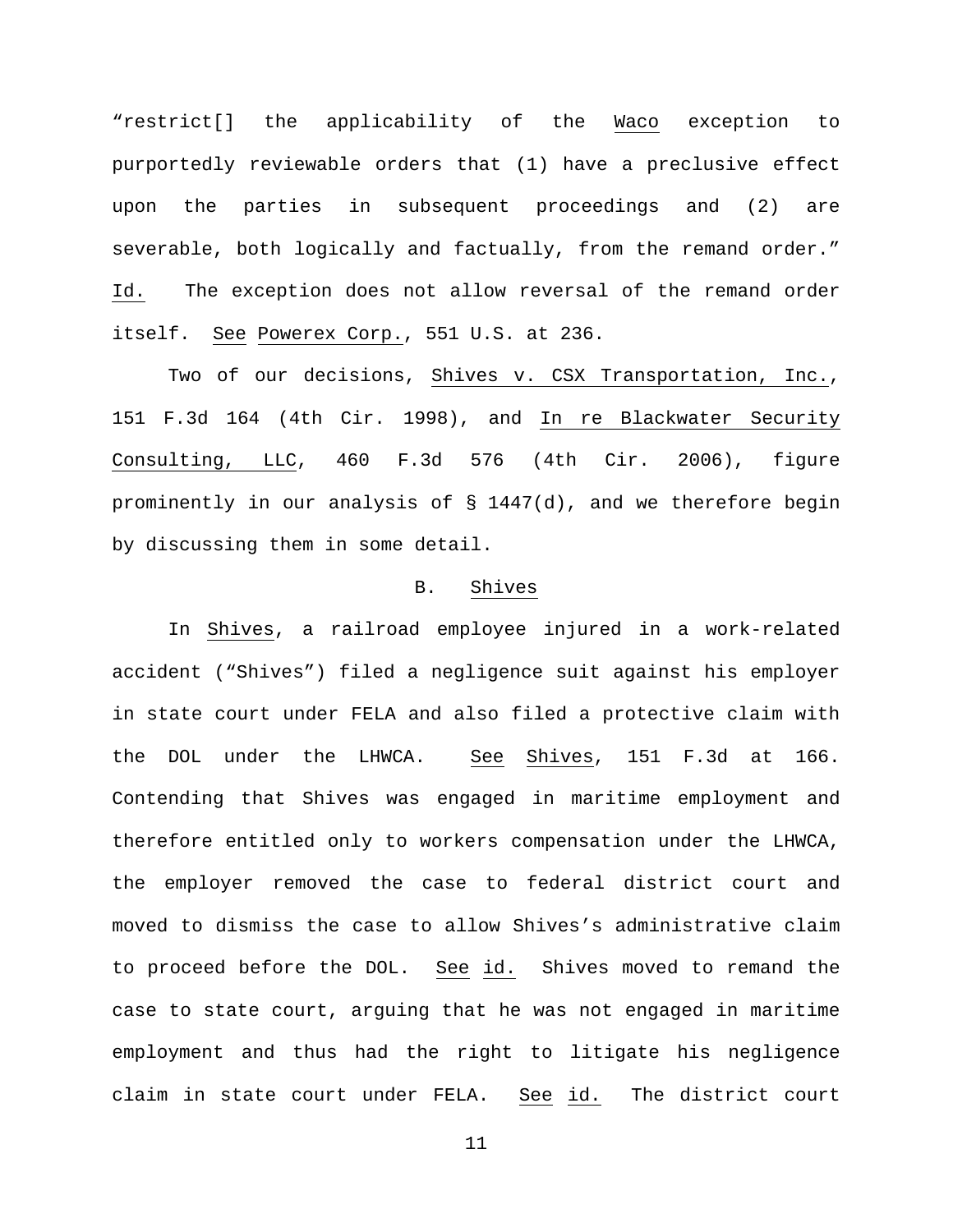concluded that Shives's injury was actually not covered by the LHWCA and thus remanded the case to state court. See id. The employer appealed the remand order and also filed a petition for writ of mandamus seeking review of the order. See id.

We began with the question of whether we possessed jurisdiction to consider the merits of the appeal. We determined that the district court had not remanded based on a conclusion that it lacked subject-matter jurisdiction, but instead on the basis that § 1445(a) prohibited removal. See id. at 167. However, we noted that the district court's conclusion that § 1445(a) prohibited removal was in turn based on the court's substantive ruling that Shives's injury fell outside the scope of LHWCA coverage. See id. We expressed some doubt as to whether that ruling was of the type included in  $\S$  1447(c). See id. In the end, however, we determined, apparently on the basis of the Waco severability exception to § 1447(d), that whether remand was on a basis included in § 1447(c) was immaterial since the conclusion that the LHWCA did not provide coverage was a "conceptual antecedent" to the court's ruling that § 1445(a) barred removal. Id.; see Blackwater, 460 F.3d at 588. We reasoned that the LHWCA-coverage question was "exclusively a federal question which Congress never intended for state courts to resolve" and that insofar as the basis for the remand order "did not fall precisely under the grounds identified in"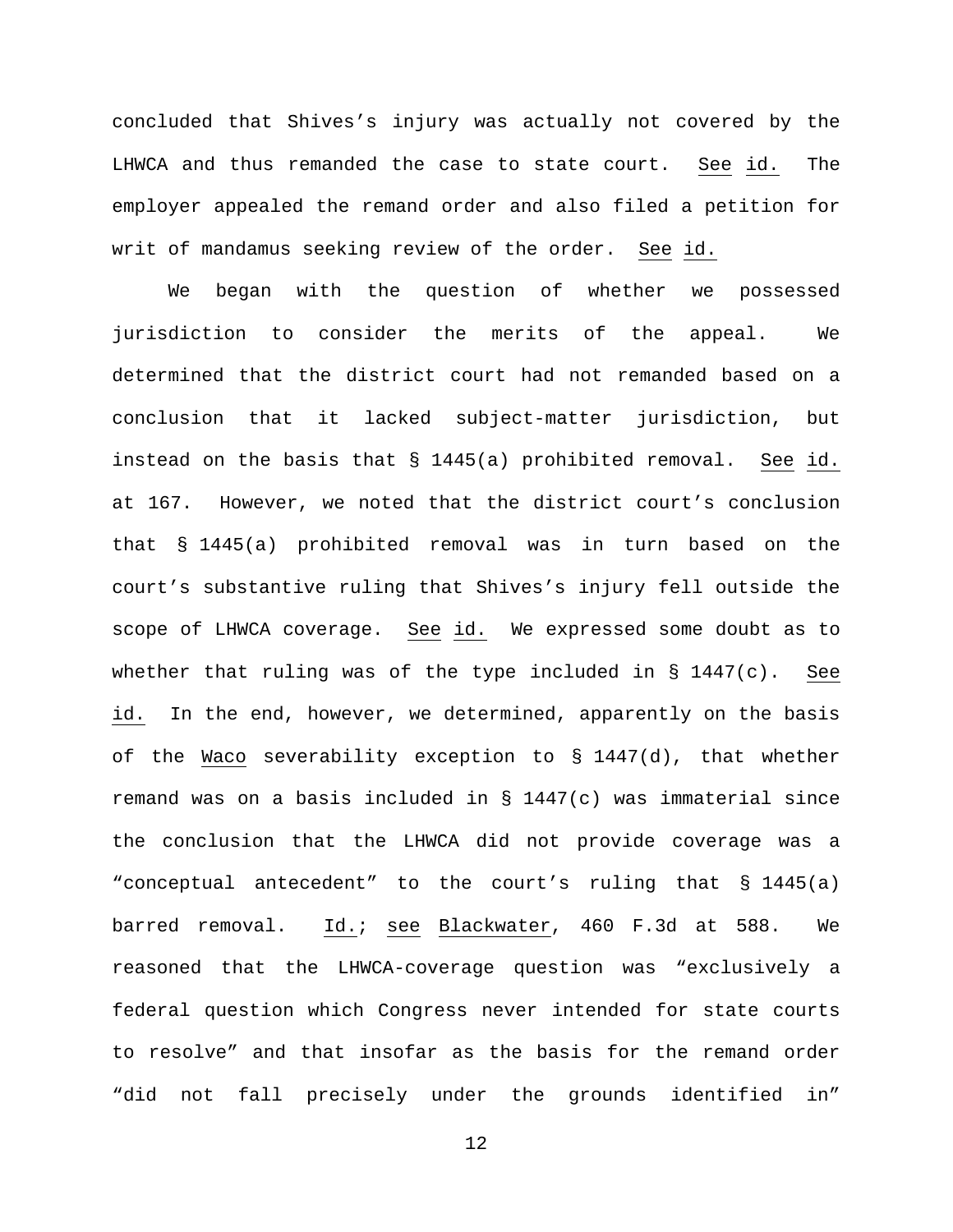§ 1447(c), we could exercise appellate jurisdiction. Shives, 151 F.3d at 167. $^4$  $^4$  Alternatively, we concluded that even if our analysis of the appellate jurisdiction issue were incorrect, we would vacate the remand order via mandamus in order "[t]o avoid forfeiting the federal courts' role of reviewing LHWCA coverage issues." Id.

We then addressed the merits of the issue of whether the LHWCA provided coverage, concluding that it did. See id. at 168-71. We further reasoned that "LHWCA coverage is exclusive and preempts Shives from pursuing an FELA claim." Id. at 171.

Having determined that LHWCA covered Shives's injury and that it barred Shives's FELA claim, we were "left with a procedural conundrum" regarding the remedy to be applied. Id. Although the district court had incorrectly determined that the LHWCA did not cover Shives's injury, its determination that removal was improper was nevertheless correct for two reasons: First, § 1445(a) prohibits the removal of FELA cases brought in state court, and second, district courts do not have original jurisdiction over LHWCA cases and § 1441 allows removal only of cases that could have been brought in district court in the first instance. See id. At the same time, the state court

<span id="page-12-0"></span> <sup>4</sup> Our opinion actually refers to 1445(c) rather than § 1447(c), but that appears to be the result of a typographical error.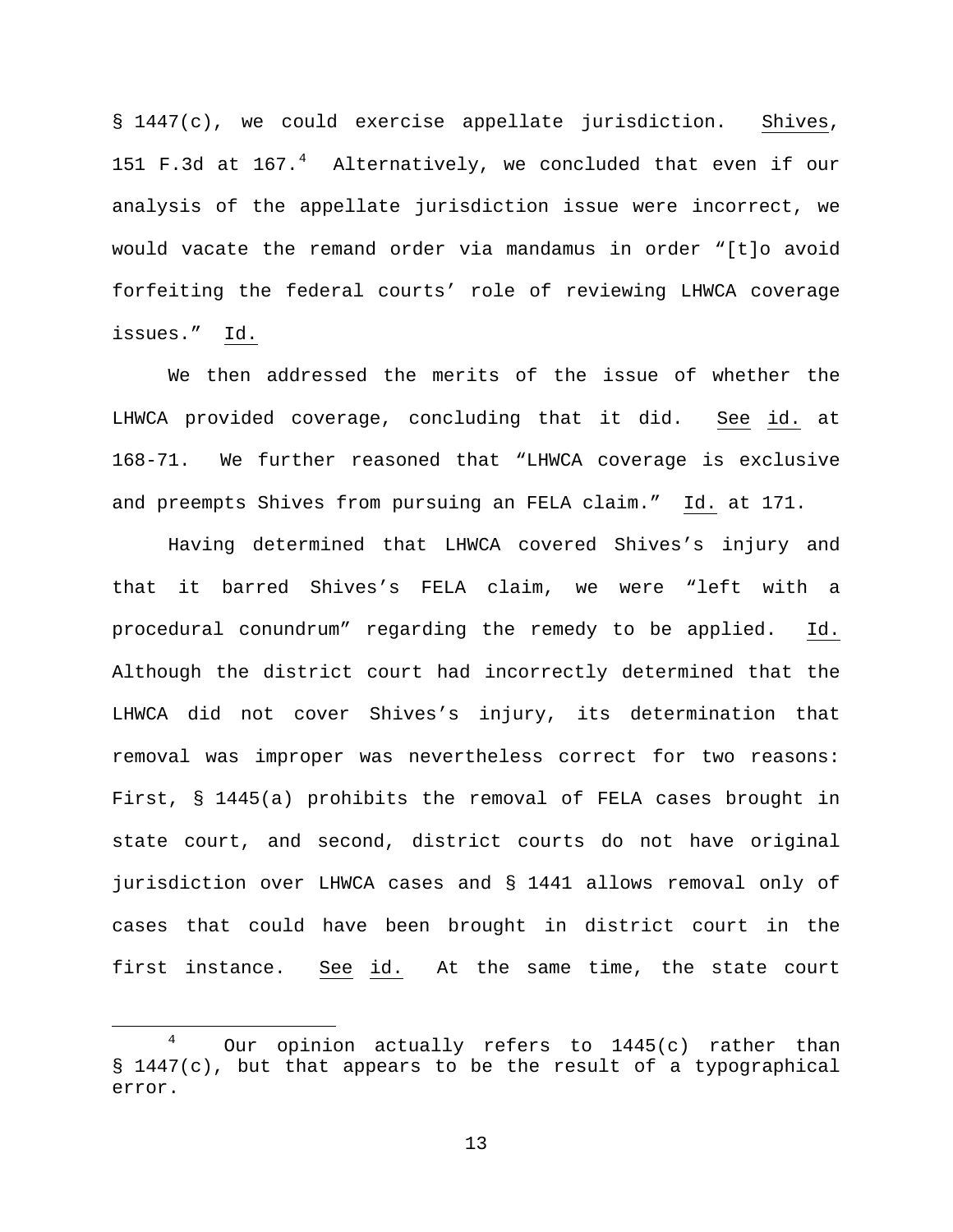would not have jurisdiction over Shives's (now recharacterized) claim because state courts do not have jurisdiction over LHWCA claims. See id. We concluded "[i]n the peculiarities of th[at] case," that had the district court correctly analyzed the LHWCAcoverage question and determined that the LHWCA covered Shives's injuries, the proper remedy would have been to simply dismiss the action and allow Shives to proceed through the appropriate administrative process. See id. We noted that dismissing would have allowed the district court to avoid "committing the federal question of LHWCA coverage to the state court when Congress intended that it be decided exclusively in federal court." Id. We therefore vacated the district court's remand order and remanded the case to the district court with instructions to dismiss for lack of subject-matter jurisdiction. See id.

### C. Blackwater

Now we turn to Blackwater. In that case, according to the complaint, several men ("the decedents") entered into independent-contractor service agreements with two companies (collectively, "Blackwater") to provide services supporting Blackwater's contracts with third parties. See Blackwater, 460 F.3d at 580. Blackwater assigned the decedents to provide security for a company that had an agreement to provide various forms of support to a defense contractor that was providing services for the United States Armed Forces in support of its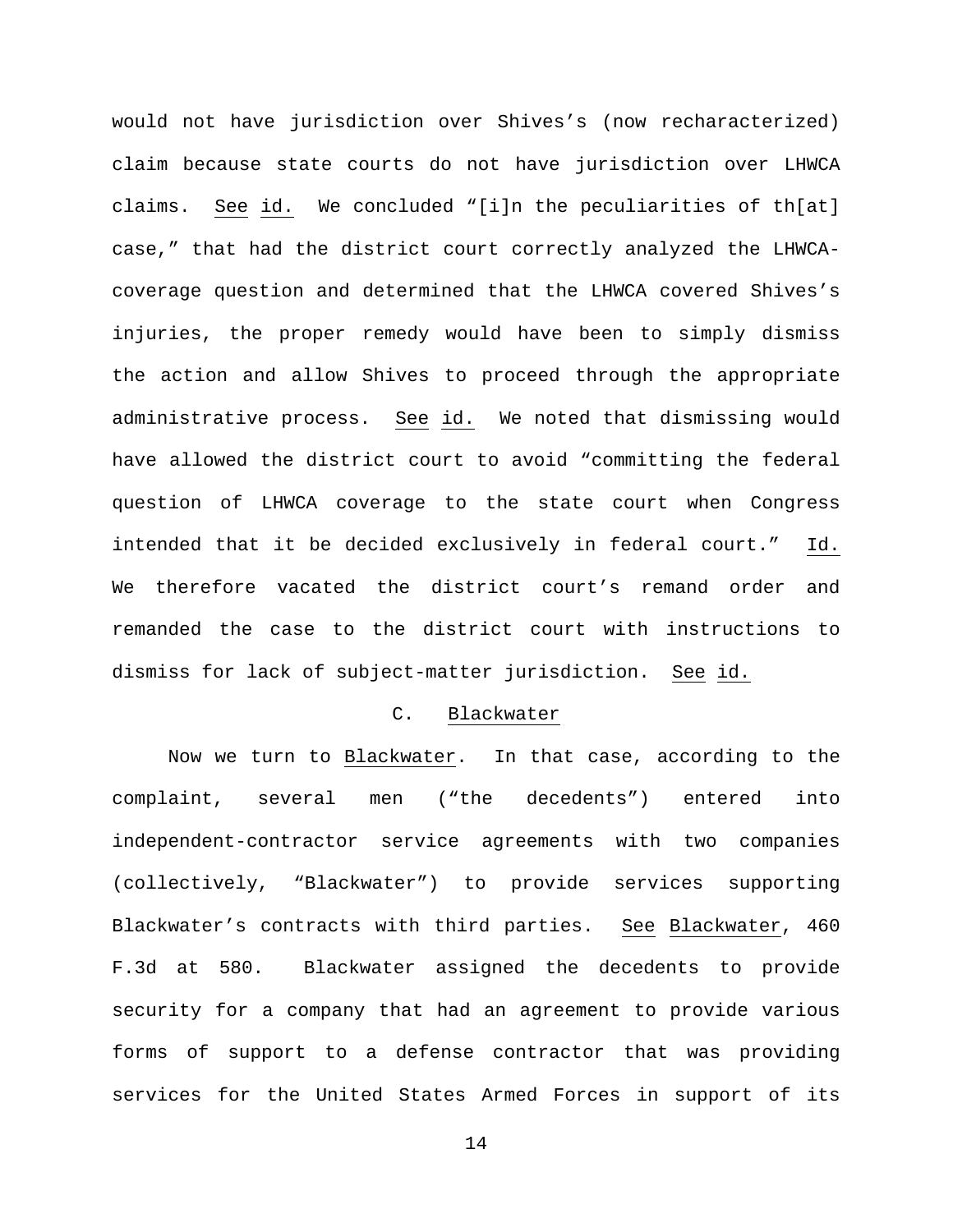operations in Iraq.  $\frac{\text{See}}{\text{id.}}$  According to the complaint, Blackwater had represented to the decedents when they entered into their independent-contractor agreements that certain precautionary measures would be taken, but that in fact those measures were not taken and the decedents were ultimately killed as a result. See id. at 580-81. The administrator of the decedents' estates sued Blackwater as well as the man who had been the decedents' supervisor (hereinafter, collectively, "Blackwater") in North Carolina state court alleging state-law claims for wrongful death and fraud. See id. at 581. Blackwater subsequently removed the action to federal district court, asserting that the Defense Base Act ("DBA"), 42 U.S.C. §§ 1651 – 1654, completely preempted the state-law claims and that the case presented issues concerning unique federal interests that created a federal question.<sup>[5](#page-14-0)</sup> See id. Blackwater then moved the district court to dismiss the action on the basis of lack of subject-matter jurisdiction because the claims were covered by the DBA and thus could be litigated only in the DOL, which has jurisdiction over DBA claims in the first instance. See id.

<span id="page-14-0"></span><sup>&</sup>lt;sup>5</sup> "The DBA is a federal statute that incorporates and extends the [LHWCA] to select forms of employment outside of the United States." Nordan v. Blackwater Sec. Consulting, LLC, 382 F. Supp. 2d 801, 807 (E.D.N.C. 2005), appeal dismissed, mandamus denied by In re Blackwater Sec. Consulting, LLC, 460 F.3d 576 (4th Cir. 2006).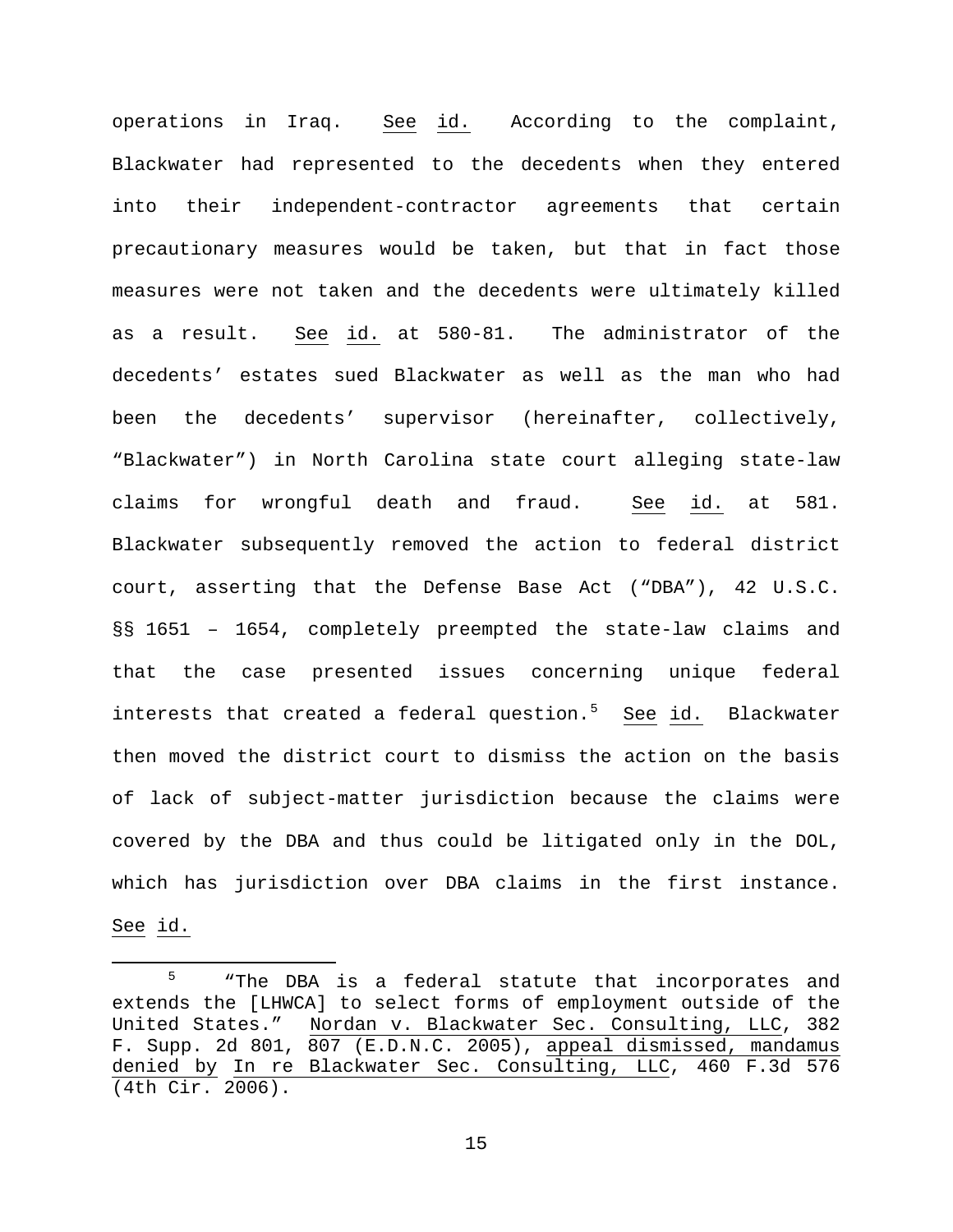The district court determined that it lacked subject-matter jurisdiction over the case, concluding that the DBA did not completely preempt the state-law claims and that Blackwater's assertion of a unique federal interest in the claims was based on the incorrect assumption that the district court had jurisdiction to determine whether the decedents were covered under the DBA. See id. at 581. Based on its conclusion that it lacked subject-matter jurisdiction, the district court remanded the case to state court under § 1447(c). See id. Blackwater had urged the district court to instead remedy the lack of jurisdiction by dismissing the case as barred by the DBA. See id. at 581-82. However, the district court determined that it lacked jurisdiction to decide whether the DBA covered the claims. See id. at 582.

Blackwater appealed the remand order to this court and petitioned for a writ of mandamus. See id. We held that we lacked appellate jurisdiction and we declined to order mandamus relief. See id. In analyzing the appellate-jurisdiction question, we began by noting that the district court had clearly remanded the case on a basis included in  $\S$  1447(c) insofar as remand was based on the district court's determination that it lacked subject-matter jurisdiction. See id. at 585; see also id. at 591-92. Accordingly, we concluded that § 1447(d)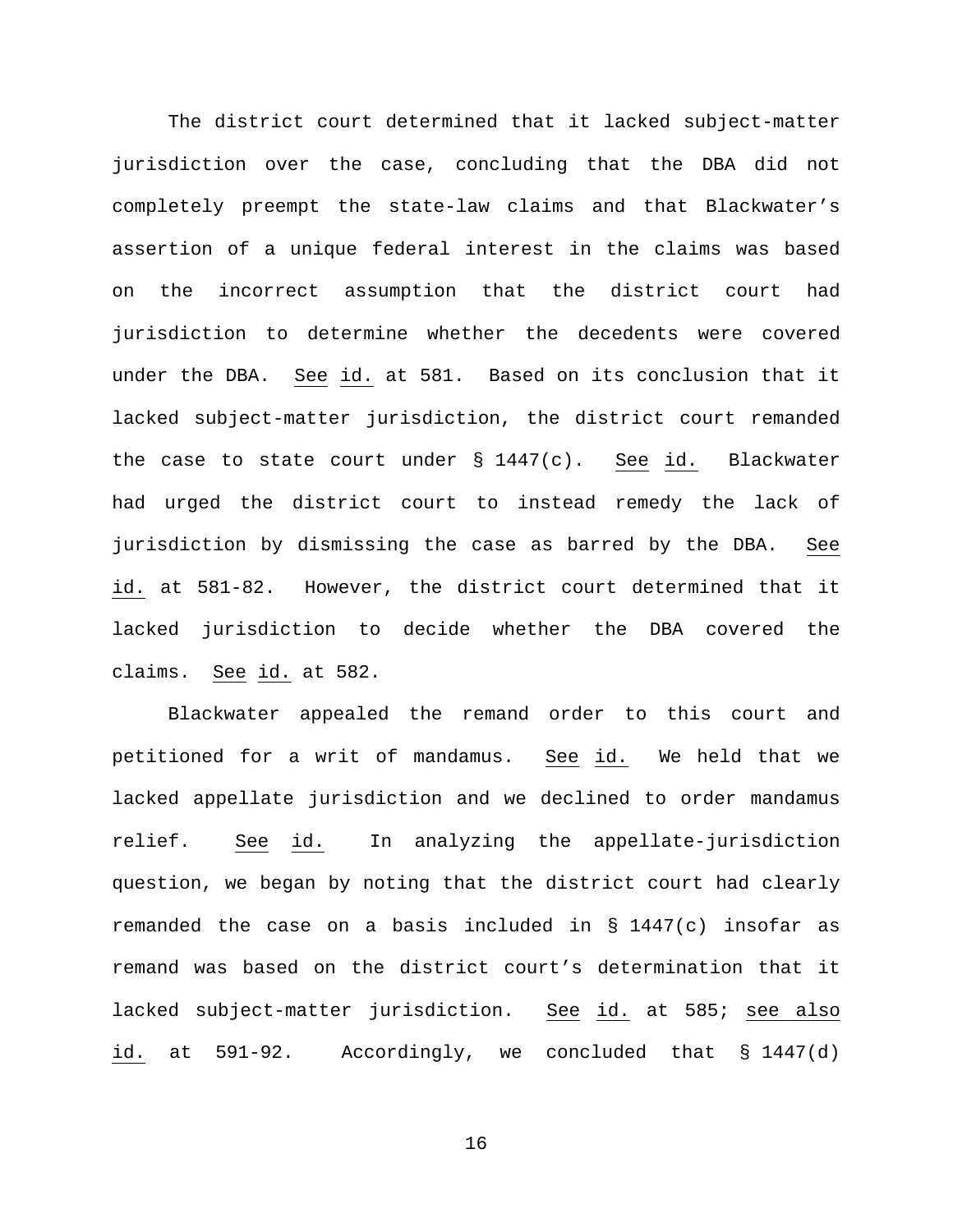prohibited us from reviewing the merits of the appeal. See id. at 585.

We also considered an argument by Blackwater that the Waco severability exception allowed us to review the district court's mootness-based denial of Blackwater's motion to dismiss. We concluded that the exception did not allow our review because the denial of the motion on mootness grounds had no preclusive effect and because it was not logically and factually severable from the remand order. See id. at 588-90. Regarding the preclusive effect, we noted that "[o]ne of the first principles of preclusion . . . is that the precluding order either actually determined the issue sought to be precluded (in the case of issue preclusion) or issued a final judgment on the merits (in the case of claims preclusion)." Id. at 589 (citing Martin v. American Bancorporation Ret. Plan, 407 F.3d 643, 650, 653 (4th Cir. 2005)). We also specifically distinguished our severability-exception analysis in Shives on the basis of two differences in procedural posture between the cases. First, unlike in Shives, wherein we expressed doubt regarding whether the district court had remanded on a basis included in  $\S$  1447(c) – and thus whether § 1447(d) applied – the remand in Blackwater was clearly based on lack of subject-matter jurisdiction, which is plainly a ground included in § 1447(c). See id. at 587-88. Second, the district court in Blackwater did not reach the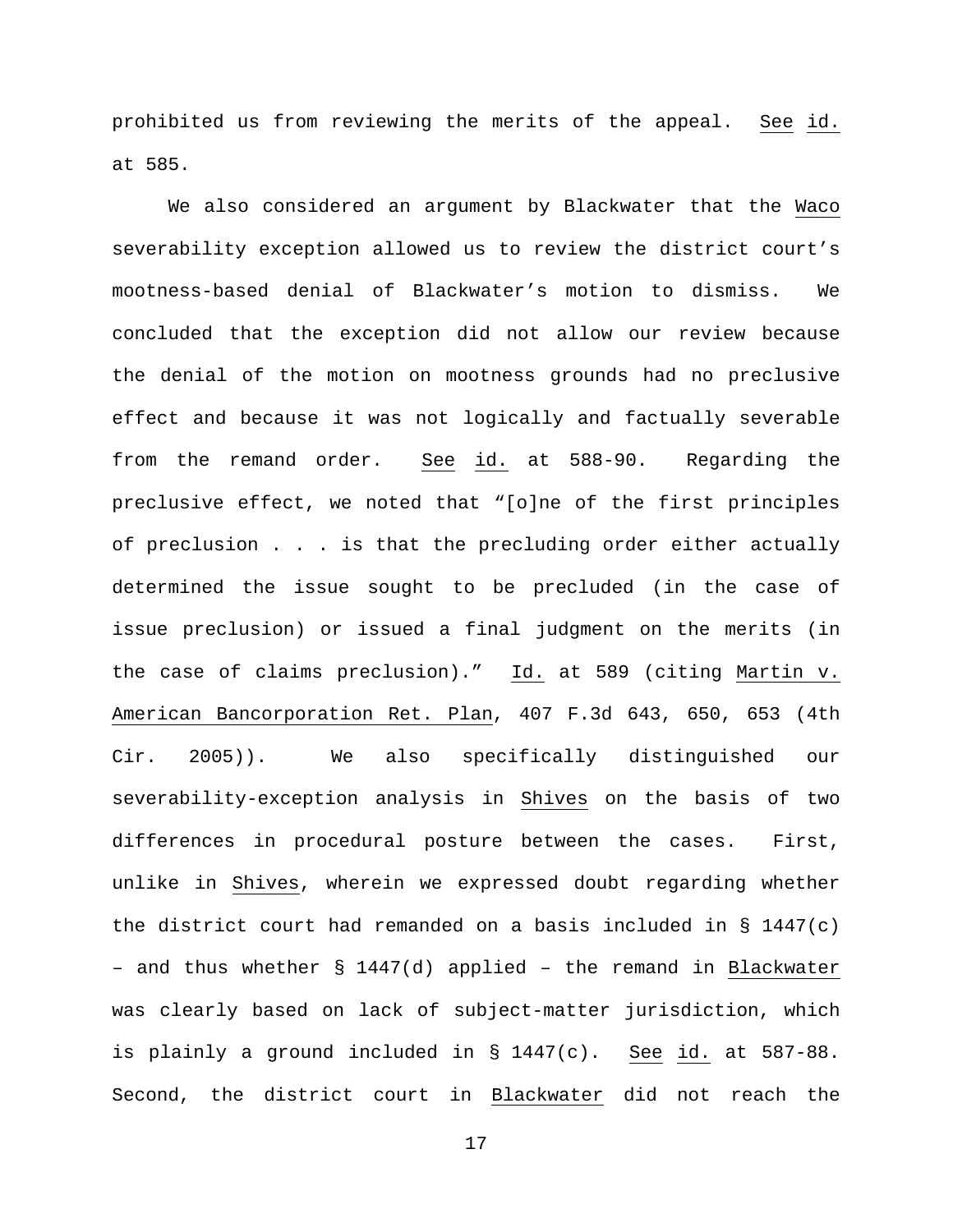question of whether the DBA covered the alleged injuries, whereas the district court in Shives did determine that the LHWCA covered the plaintiff injury and that determination was a "conceptual antecedent" to the court's remand decision. See id. at 588.

We also considered whether we had jurisdiction under the Waco severability exception to review the district court's determinations that the DBA did not completely preempt the state-law claims and that no unique federal interest created a federal question that would provide removal jurisdiction. See id. at 590. We concluded that neither ruling could be reviewed under Waco because neither would have any preclusive effect on Blackwater and neither could be disengaged from the remand order. See id.<sup>[6](#page-17-0)</sup>

We next considered whether we could review the remand order via mandamus. Noting that the Supreme Court has interpreted § 1447(d) to prohibit not only appellate review but also review via mandamus, we concluded we were precluded from granting mandamus relief. See id. at 593.

<span id="page-17-0"></span> <sup>6</sup> Although it is not relevant to the present case, we also declined Blackwater's request to create a new exception to § 1447(d)'s prohibition for cases "undermin[ing] the constitutional sequestration of foreign affairs and war powers within the political branches of the federal government, out of reach of both the federal and the state judiciaries." Blackwater, 460 F.3d at 592.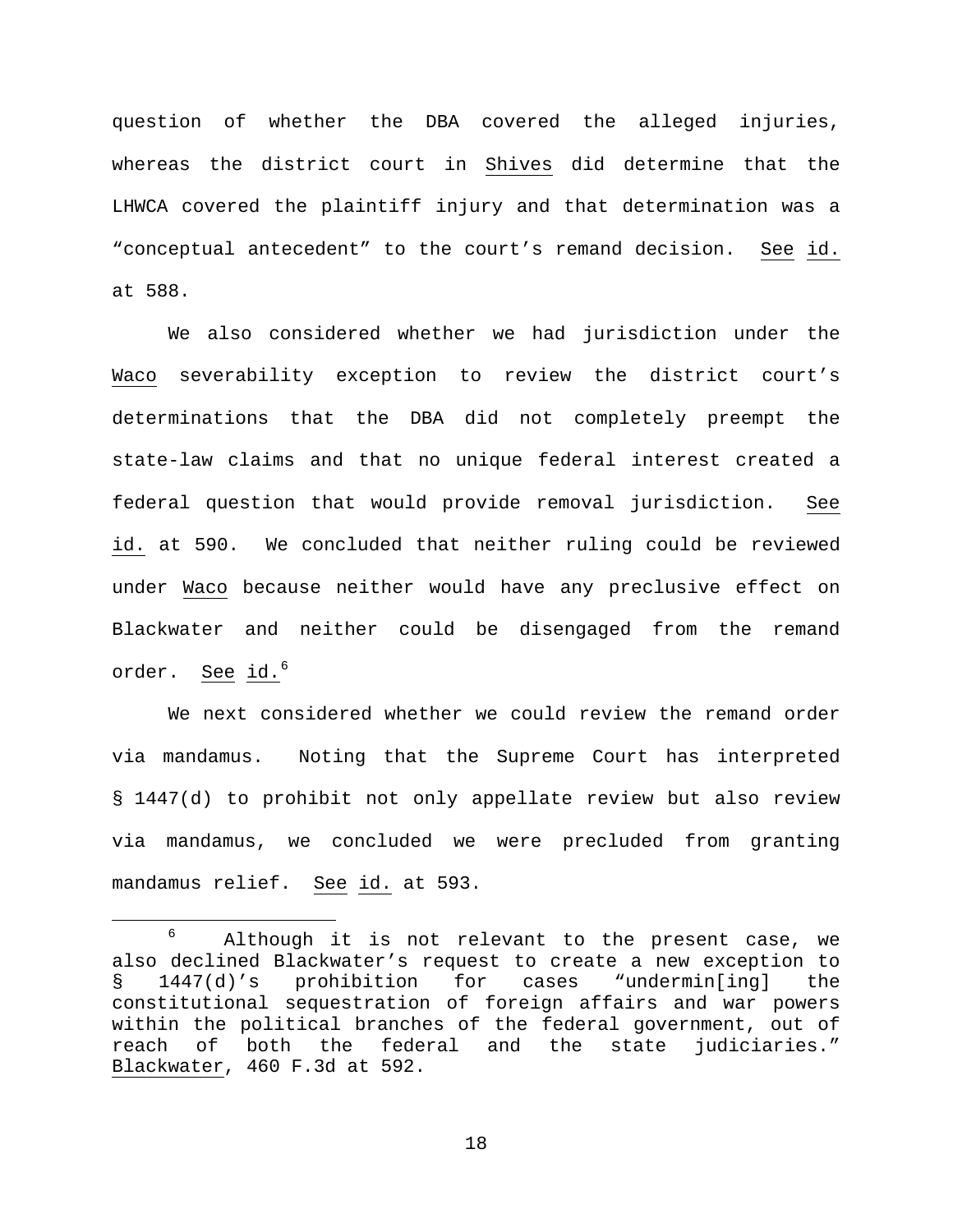We further determined that there was no tension between the DBA and § 1447(d) of the type that could authorize mandamus relief. See id. at 593-94 (distinguishing Borneman, 213 F.3d at 826). We noted that "the statute 'in tension' with § 1447(d) in Borneman declared that certain state-court actions against federal employees 'shall be removed.' 28 U.S.C. § 2679(d)(2)." Blackwater, 460 F.3d at 593. Accordingly, we observed:

That statute thus directly and specifically addressed the removability of the relevant class of claims and contained language that channeled the district court's authority to remand in such cases. discretion to remand created the tension of which we<br>spoke in Borneman. By contrast, Blackwater has not By contrast, Blackwater has not identified any portion of the DBA that similarly addresses either the removability to federal district court of state court actions purportedly preempted by the DBA or the district court's peculiar lack of discretion with respect to remand of such cases.

Id. at 593-94 (citation omitted).

We also rejected the notion that the DBA defense presented such "extraordinarily important question[s] of federal law" that mandamus relief would be appropriate to prevent the state court from adjudicating it. Id. at 594. In this regard, we noted that neither the Supreme Court's decision in Thermtron nor our prior decisions provided a basis for circumventing 1447(d)'s prohibition in order to avoid having a state court decide a federal issue. See id. Distinguishing Shives specifically, we noted that Shives "presented the court of appeals with an order in which the district court actually decided . . . as part of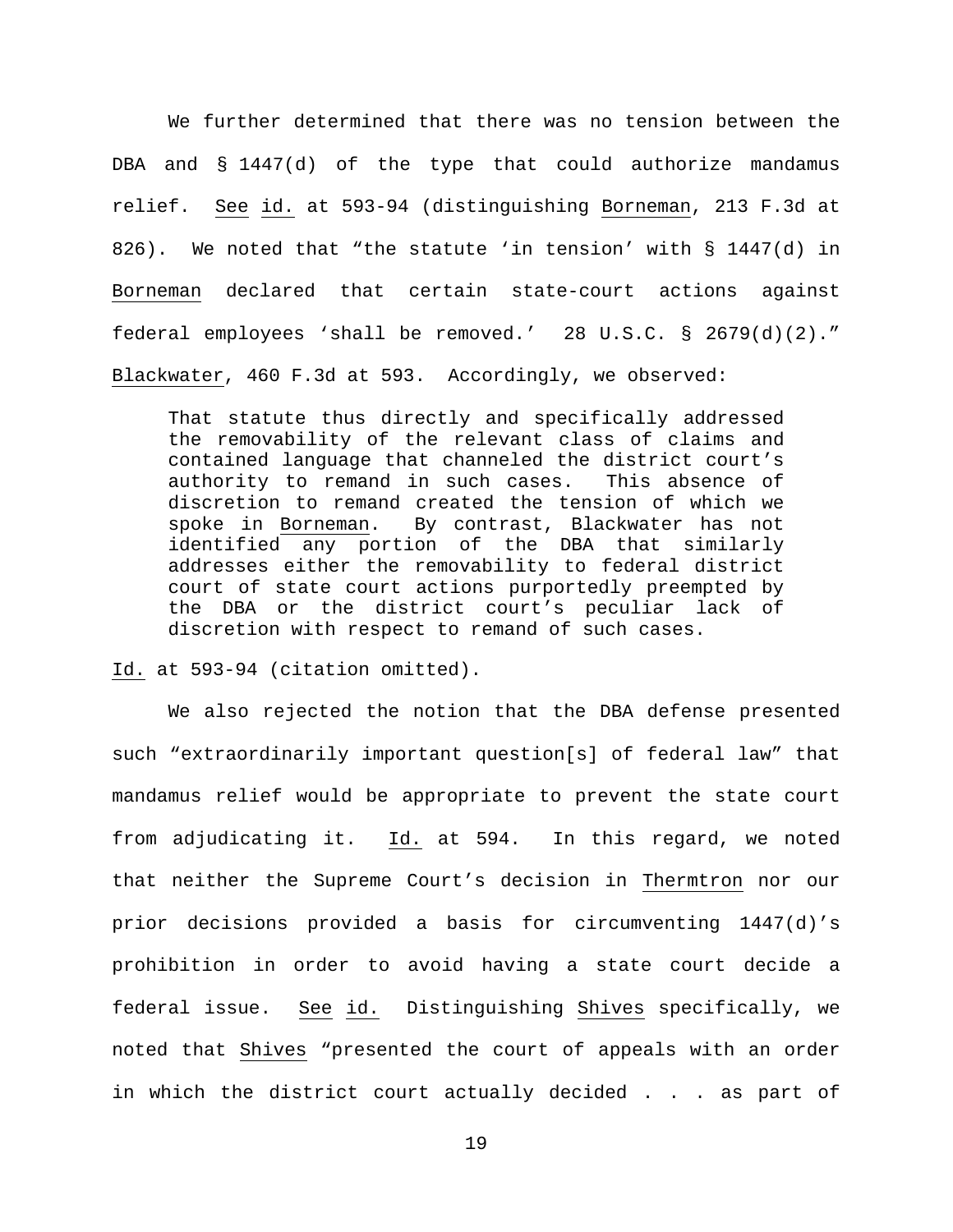its inquiry into the permissibility of removal, whether the LHWCA covered the plaintiff's claims" whereas in Blackwater "we ha[d] no coverage question to review – and rightfully so, as the district court did not need to reach that issue as part of its removal jurisdiction analysis." Id. at 594-95. We also distinguished Shives on the basis that Shives presented "an uncontested factual record" on which to decide the coverage question, whereas in Blackwater, we had only the pleadings to consider. Id. at 594-95. In light of both of these distinctions, we concluded that "mandamus is not only not compelled by Shives but is also particularly inappropriate." Id. at 595.

### D. Appellate Review Analysis

Having outlined the applicable legal principles, we now turn to the facts of the case before us. The district court's decision in the present case was based on the simple fact that a FELA claim brought in state court cannot be removed to a federal court, see 28 U.S.C. § 1445(a), a point that Bynum had timely raised in his motion to remand. As we have explained,  $\S$  1447(c) authorizes remand based on a "lack[ of] subject matter jurisdiction" and remand based on "any defect other than lack of subject matter jurisdiction" that was raised by a party "within 30 days after the filing of the notice of removal." 28 U.S.C.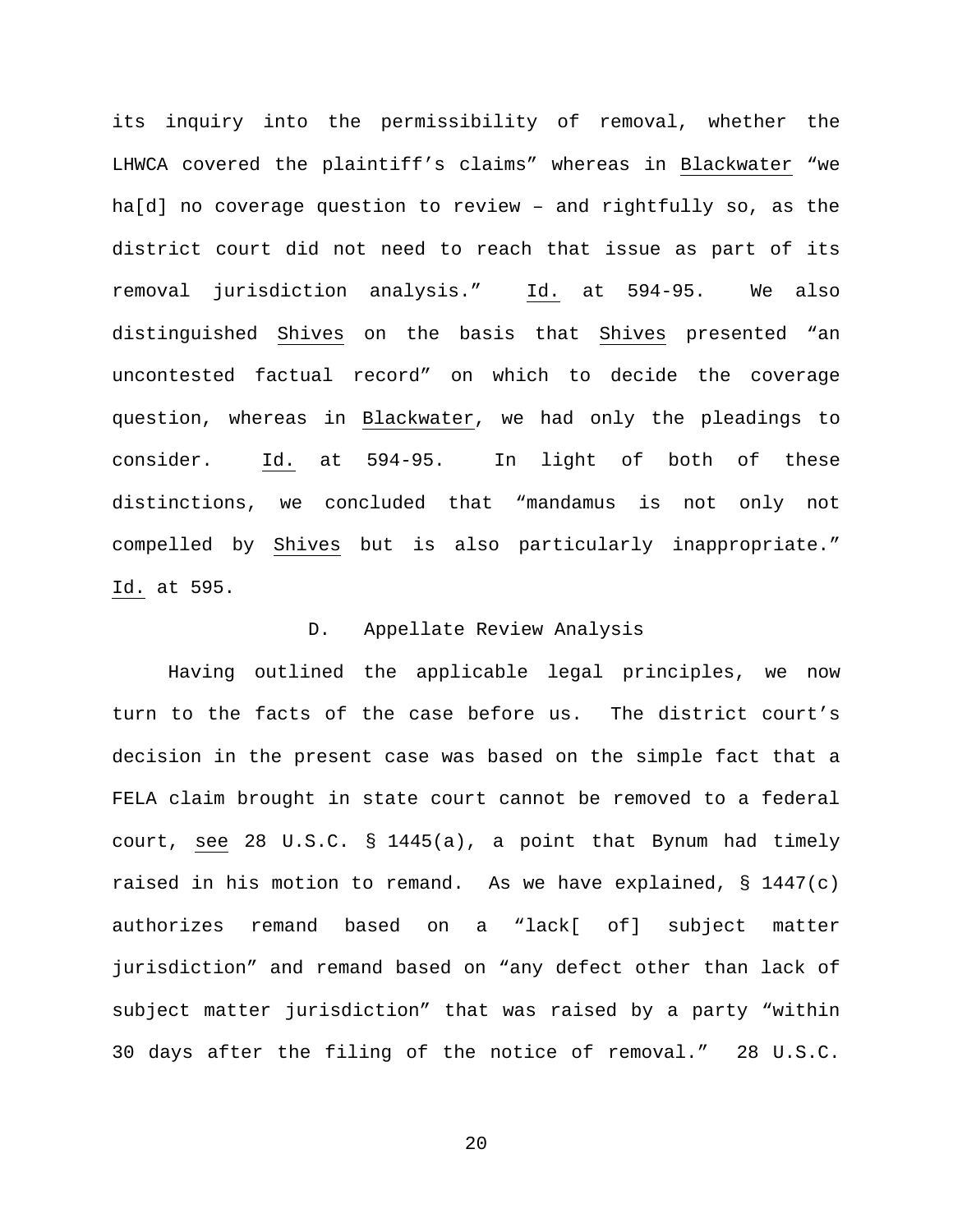$\S$  144[7](#page-20-0)(c).<sup>7</sup> The  $\S$  1445(a) bar does not deprive courts of subject-matter jurisdiction over cases to which it applies. See Shives, 151 F.3d at 167 (explaining that "the district court could not rule . . . that it was without jurisdiction because federal courts have concurrent jurisdiction over FELA claims"). We are thus faced with the question that we did not answer in Shives, namely whether nonremovability based on § 1445(a) is a "defect other than lack of subject matter jurisdiction" within the meaning of  $\S$  1447(c). We conclude that it is.

The word "defect" is not defined in § 1447 or the associated statutes. However, the sixth edition of Black's Law Dictionary, which was the edition that was current when § 1447(c) was amended, defines "defect" as "[t]he want or absence of some legal requisite; deficiency; imperfection; insufficiency." Black's Law Dictionary 418 (6th ed. 1990). "Defect" is similarly defined in Webster's Third New

<span id="page-20-0"></span> $7$  Prior to 1996, § 1447(c) provided as follows:

A motion to remand the case on the basis of any defect in removal procedure must be made within 30 days after the filing of the notice of removal under section 1446(a). If at any time before final judgment it appears that the district court lacks subject matter jurisdiction, the case shall be remanded.

<sup>28</sup> U.S.C. § 1447(c) (1995) (emphasis added). In 1996, the statute was amended to substitute the words "any defect other than lack of subject matter jurisdiction" for "any defect in removal procedure." Pub. L. No. 104-219, 110 Stat. 3022 (1996).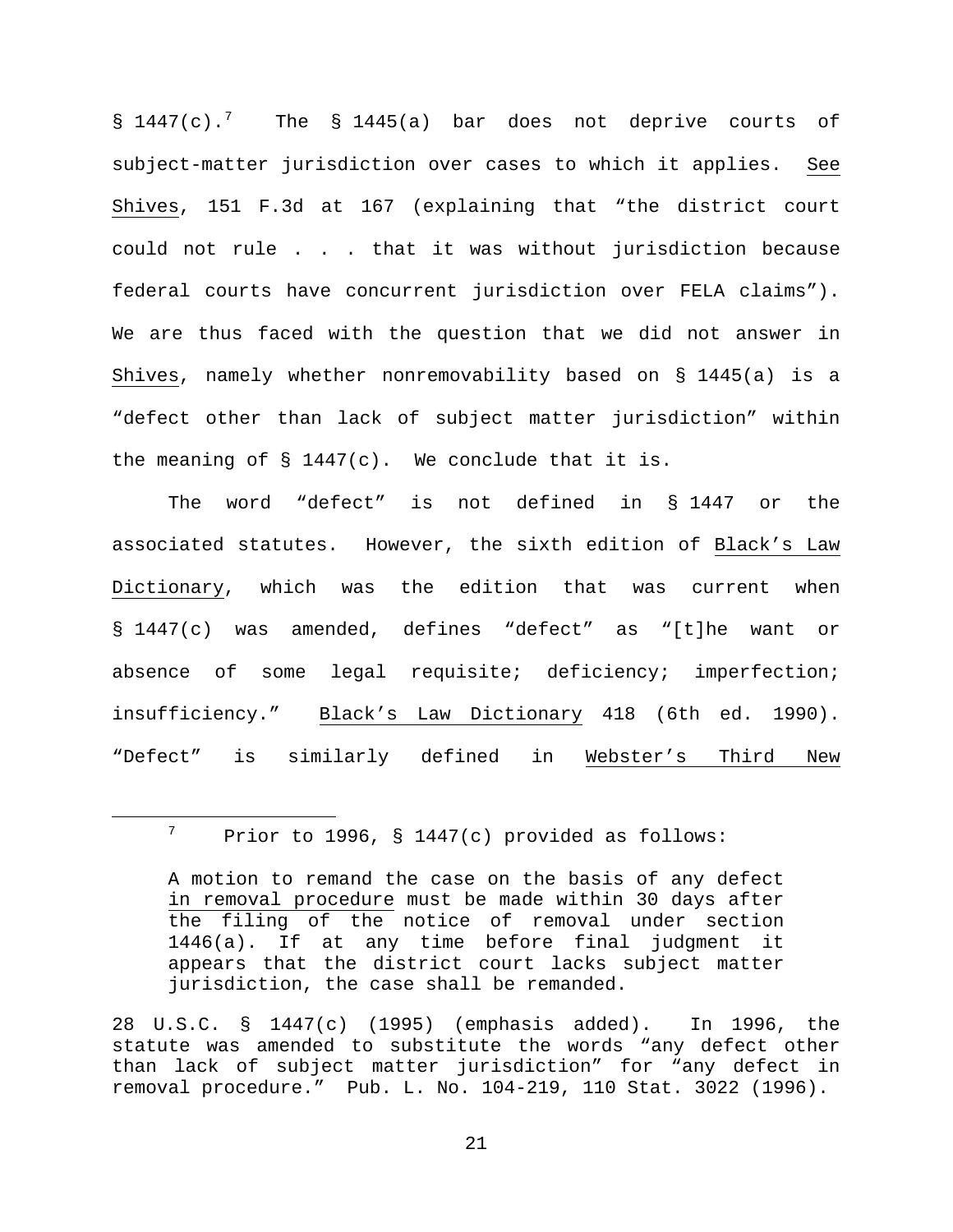International Dictionary as "want or absence of something necessary for completeness, perfection, or adequacy in form or function." Webster's Third New International Dictionary 591 (1981).

From the context of § 1447, it is apparent "that 'defect' refers to a failure to comply with the statutory requirements for removal provided in 28 U.S.C. §§ 1441-1453." Kamm v. ITEX Corp., 568 F.3d 752, 755 (9th Cir. 2009); see Cook v. Wikler, 320 F.3d 431, 435 (3d Cir. 2003) (holding that "the plain language of [§ 1447(c)] now applies broadly to include all removals that are not authorized by law" (internal quotation marks omitted)). That scope certainly encompasses § 1445(a). See Albarado v. Southern Pac. Transp. Co., 199 F.3d 762, 766 (5th Cir. 1999) (holding that "remand based upon § 1445(a)'s statutory restriction against removal is a procedural defect under § 1447(c), and the district court's remand order based thereupon is not subject to appellate review"); see also Vasquez v. North Cnty. Transit Dist., 292 F.3d 1049, 1062 (9th Cir. 2002) (holding that nonremovability under 28 U.S.C. § 1445(c), which prohibits removal of civil cases arising under state workmen's compensation law, is a "defect other than lack of subject matter jurisdiction" within the meaning of  $\S$  1447(c)); Pierpoint v. Barnes, 94 F.3d 813, 816-21 (2d Cir. 1996) (applying pre-1996-amendment version of 28 U.S.C. § 1447(c) and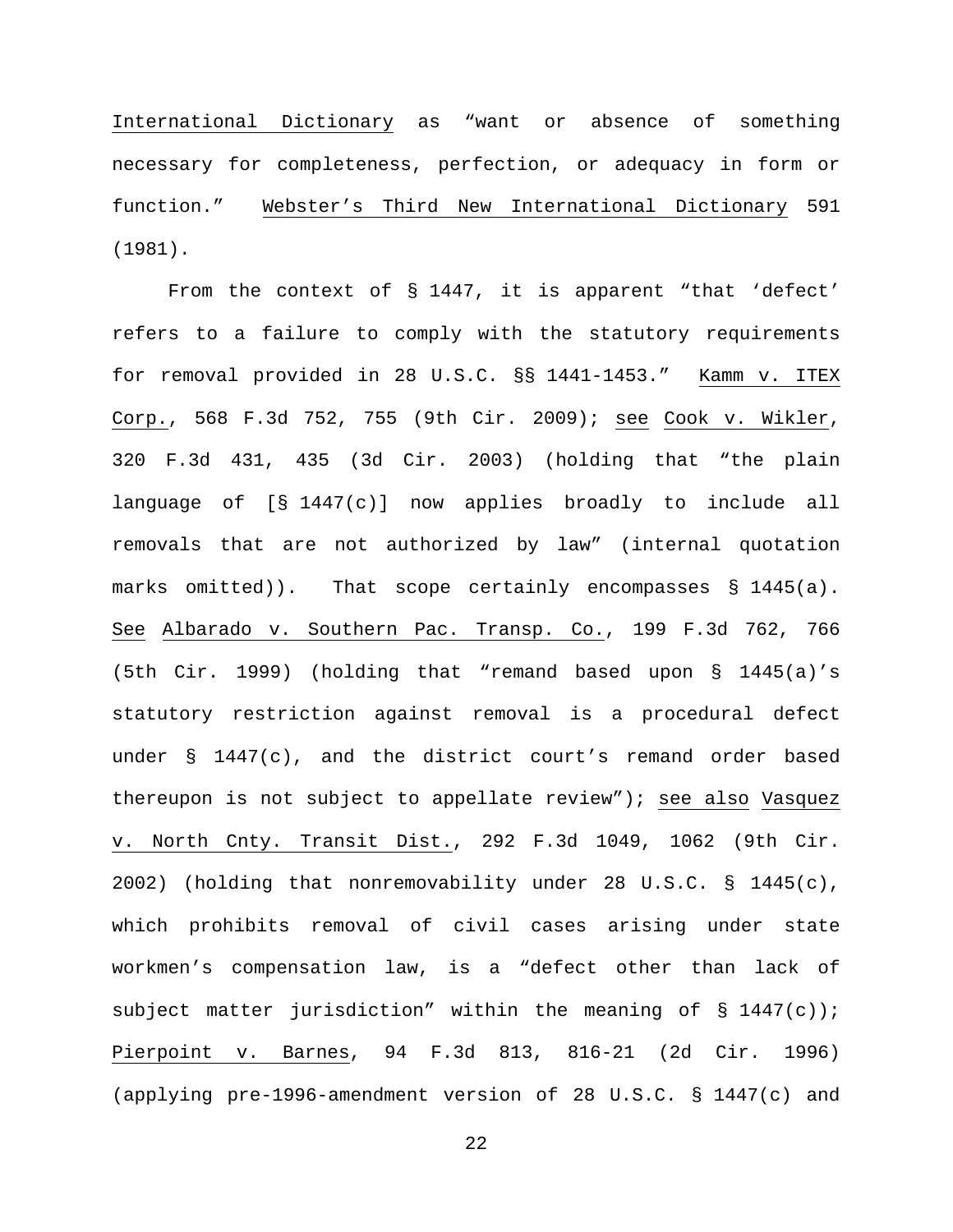holding that court of appeals lacked jurisdiction to review remand to state court based on district court's determination that claims brought in state court under the Death on the High Seas Act were not removable). $^{8}$  $^{8}$  $^{8}$  As such, the  $\delta$  1447(d) bar applies, and we lack jurisdiction to review the remand order on appeal. $^9$  $^9$ 

<span id="page-22-1"></span><sup>9</sup> For the same reasons that we held that there was no tension-creating statute in Blackwater that would bar the district court from remanding to state court and negate the application of § 1447(d), see 460 F.3d at 593-94 (distinguishing Borneman v. United States, 213 F.3d 819, 826 (4th Cir. 2000)), there is no such tension-creating statute here. After all, the federal defense asserted by the employer in Blackwater, that the LHWCA provided the exclusive remedy for the plaintiffs' injuries, is the same defense that Norfolk Southern asserts here except for the fact that Blackwater asserted a defense under the DBA, which "extends the [LHWCA] to select forms of employment (Continued)

<span id="page-22-0"></span> <sup>8</sup> In re Norfolk Southern Railway Co., 592 F.3d 907 (8th Cir. 2010), cited by Norfolk Southern, does little to advance its cause. In that case, the plaintiff brought a FELA claim in state court. See id. at 910. The defendant removed the action based on the contention that the LHWCA covered the injury and barred recovery under the FELA. See id. However, the district court concluded that the LHWCA did not cover the plaintiff's injury, and thus that the claim was properly brought under FELA. See id. Accordingly, the district court remanded to state court based on the conclusion that § 1445(a) barred removal of the<br>claim. See id. at 910-11. The defendant appealed and See id. at 910-11. The defendant appealed and petitioned for mandamus relief. See id. The plaintiff argued that  $\S$  1447(d) barred review of the remand order because the order was based on a lack of subject-matter jurisdiction. See id. at 910. Concluding that a § 1445(a) defect is not jurisdictional, the Eighth Circuit held that § 1447(d) did not bar appellate review of the remand order. See id. at 912. However, the court did not specifically address whether nonremovability under § 1445(a), if timely raised, qualifies as a "defect other than lack of subject matter jurisdiction" within the meaning of  $\S$  1447(c).

<sup>23</sup>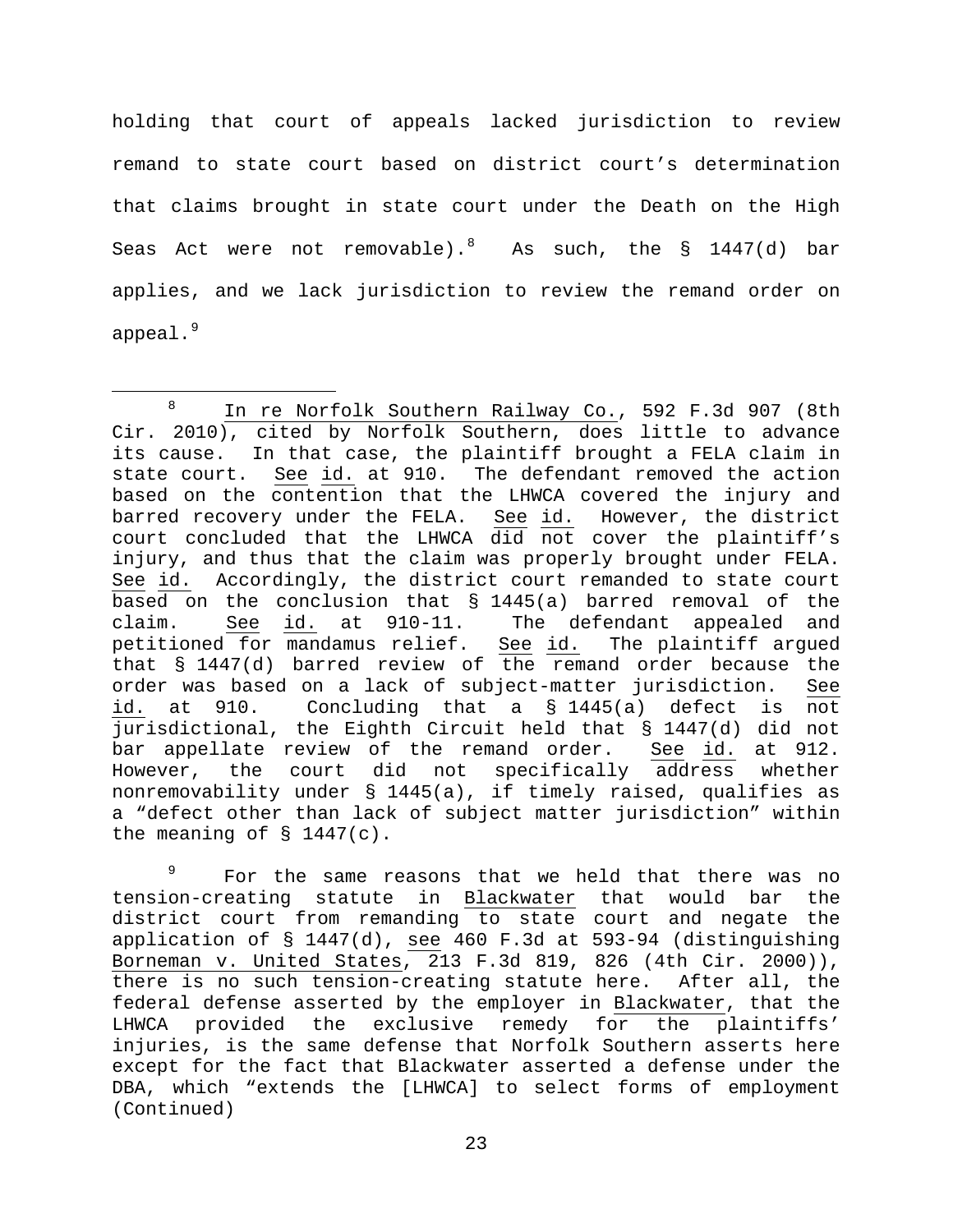Although Norfolk Southern relies on Shives in asserting that we possess appellate jurisdiction, Shives does not warrant that conclusion. As we have noted, in Shives we did not decide whether a remand according to § 1445(a) was the type of ruling that § 1447(c) includes. See Shives, 151 F.3d at 167 (explaining that the district court's "ministerial application of § 1445(a) depended on its substantive ruling that Shives was not engaged in maritime employment" and noting that "[t]his determination is probably not of the type of ruling included in 28 U.S.C. § 1447(c)" although "[t]his conclusion . . . is not entirely without doubt").

As we noted in Blackwater, our appellate review in Shives was based on the fact that the district court's decision that the LHWCA covered Shives's injury was a "conceptual antecedent" to the remand order. Blackwater, 460 F.3d at 587, 588 (internal quotation marks omitted). Here, in contrast, the district court did not reach the merits of the coverage question as it denied Norfolk Southern's motion to dismiss on mootness grounds. Thus, for the same reasons we articulated in Blackwater, the Waco severability exception does not allow our review of that ruling. Namely, the district court's dismissal of the motion to dismiss

Ĩ.

outside of the United States," Nordan, 382 F. Supp. 2d at 807, whereas Norfolk Southern simply asserts an LHWCA defense directly.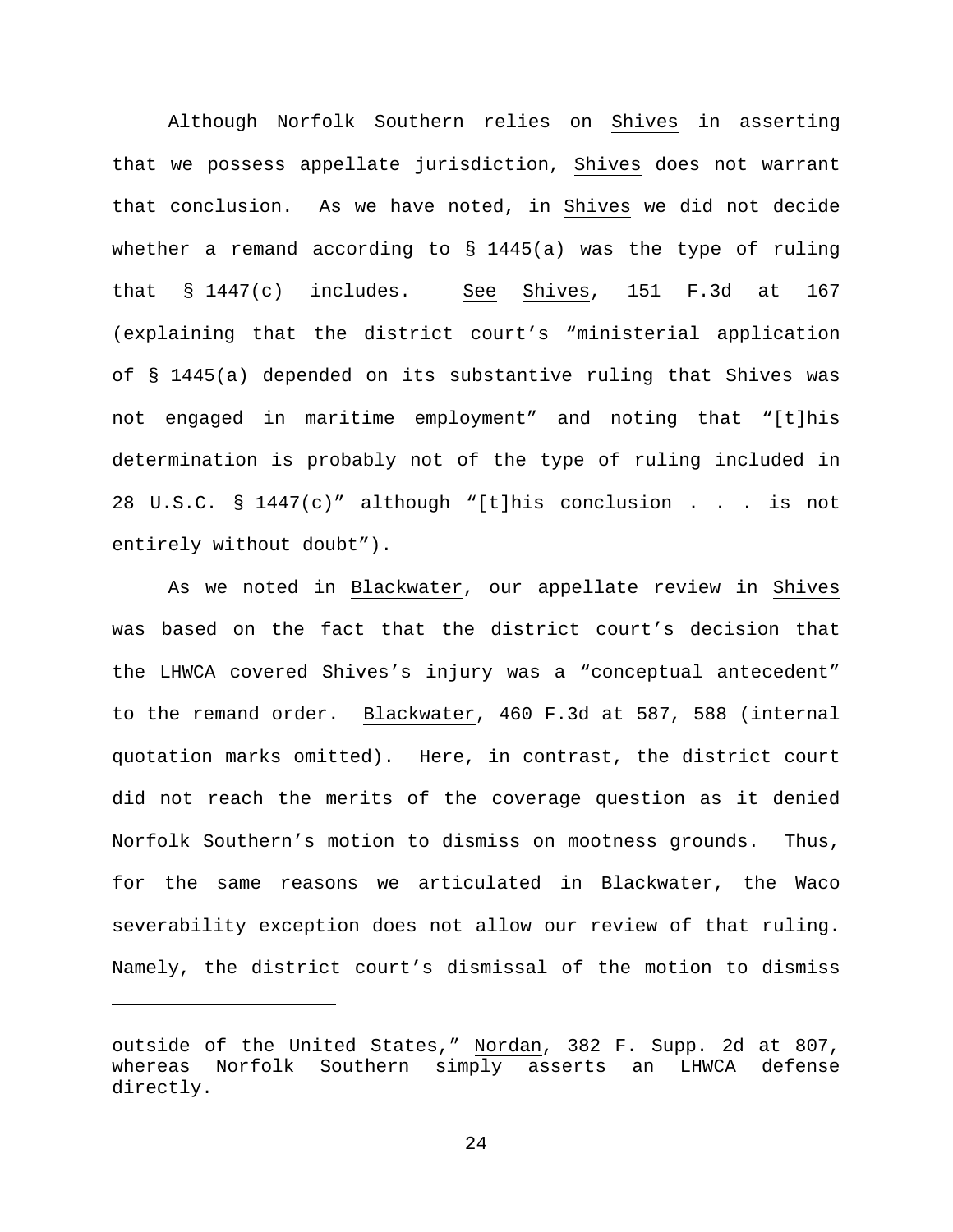on mootness grounds had no preclusive effect since the court did not resolve the merits of the issue and there was no final judgment on the merits; nor was the denial of that motion logically and factually severable from the remand order. See id. at 588-90. Furthermore, since our decision in Shives, the Supreme Court has further clarified the scope of the Waco severability exception by holding that it "does not permit an appeal when there is no order separate from the unreviewable remand order." Powerex, 551 U.S. at 236 (emphasis in original)). The fact that there is no such separate order here is yet another reason why the Waco exception does not provide us with jurisdiction over Norfolk Southern's appeal.

# E. Mandamus Analysis

Because § 1447(d) deprives us of appellate jurisdiction, we also lack authority to grant mandamus relief. Congress's restriction on review of remand orders applies to review "on appeal or otherwise." 28 U.S.C. § 1447(d). "The Supreme Court has interpreted this language to forbid the use of mandamus to circumvent the requirements of § 1447(d)." Blackwater, 460 F.3d at 593 (citing Thermtron, 423 U.S. at 343)); see Borneman, 213 F.3d at 824.

Norfolk Southern asserts that unless we vacate the remand order, a state court will be left to decide the question of whether the LHWCA provides a defense to Bynum's claims. But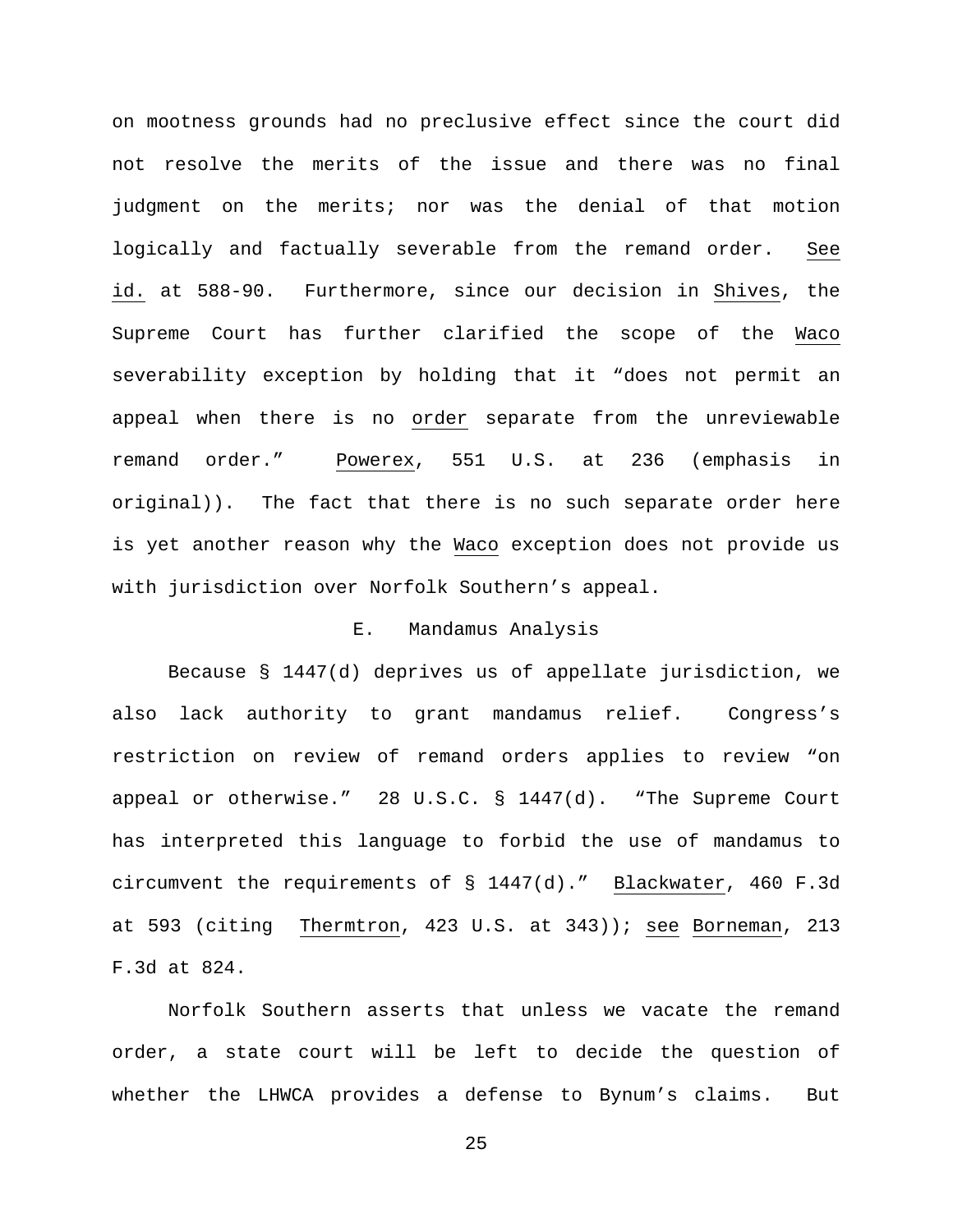that is the very circumstance we faced in Blackwater, wherein we held that mandamus relief was not warranted. See 460 F.3d at 592-95. In distinguishing the facts that were before us in that case from those in Shives – wherein we concluded that we could grant mandamus relief regardless of whether § 1447(d) barred review on appeal, see 151 F.3d at 167 – we noted that the fact that the district court in Shives actually decided the question that the LHWCA covered the alleged injury was "a key difference." Blackwater, 460 F.3d at 594. We conclude as well here that with the district court not having reached the merits of Norfolk Southern's LHWCA defense, Shives does not warrant our granting mandamus relief.

Moreover, granting mandamus relief here would also be inappropriate because Norfolk Southern has not made the requisite showing that its "right to the issuance of the writ is clear and indisputable." Media Gen. Operations, Inc. v. Buchanan, 417 F.3d 424, 433 (4th Cir. 2005); see also In re Grand Jury Subpoena, 596 F.2d 630, 632 (4th Cir. 1979) (per curiam) (holding that there was no showing of "a clear and indisputable right" when the issue was "close"). Specifically, Norfolk Southern has not shown that it was clearly entitled to have the district court dismiss Bynum's FELA claim rather than remand it to the state court.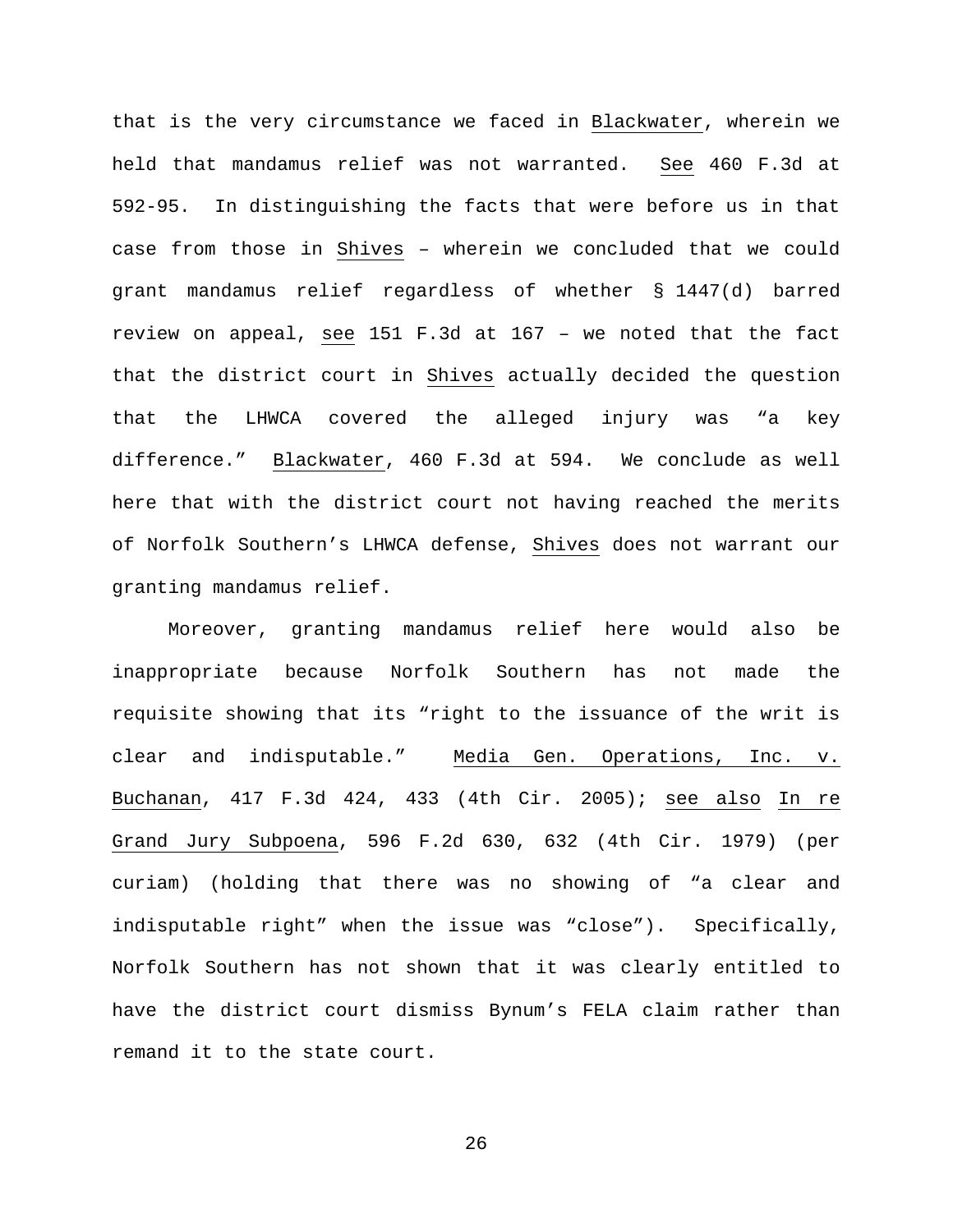The facts of this case, after all, are quite different than those that were before us in Shives. In Shives, the district court's decision to remand was based on its conclusion that the LHWCA did not cover Shives's injury, see Shives, 151 F.3d at 166, and there is no indication that Shives had disputed that his FELA claim would be barred if the LHWCA covered his injury. On appeal, we concluded that the LHWCA in fact did cover Shives's injury and therefore that his FELA claim was barred. See id. at 168-71. Having determined that Shives actually had no FELA claim, we concluded that remand to state court was not a possibility as "[s]tate courts . . . do not have jurisdiction over LHWCA cases." Id. at 171; see id. ("[W]e are faced with an LHWCA case over which neither the state court nor the district court had jurisdiction."). We also decided against remanding to state court to avoid "committing the federal question of LHWCA coverage to the state court when Congress intended that it be decided exclusively in the federal court." Id.

In this case, neither of these considerations stands in the way of a remand to state court. First, neither the district court nor our court has addressed the LHWCA coverage question;<sup>[10](#page-26-0)</sup>

<span id="page-26-0"></span> <sup>10</sup> Norfolk Southern had no clear and undisputable right even to have the district court decide the merits of the LHWCA coverage question. Indeed, in Blackwater, we noted that we "rightfully" had "no coverage question to review" when "the (Continued)